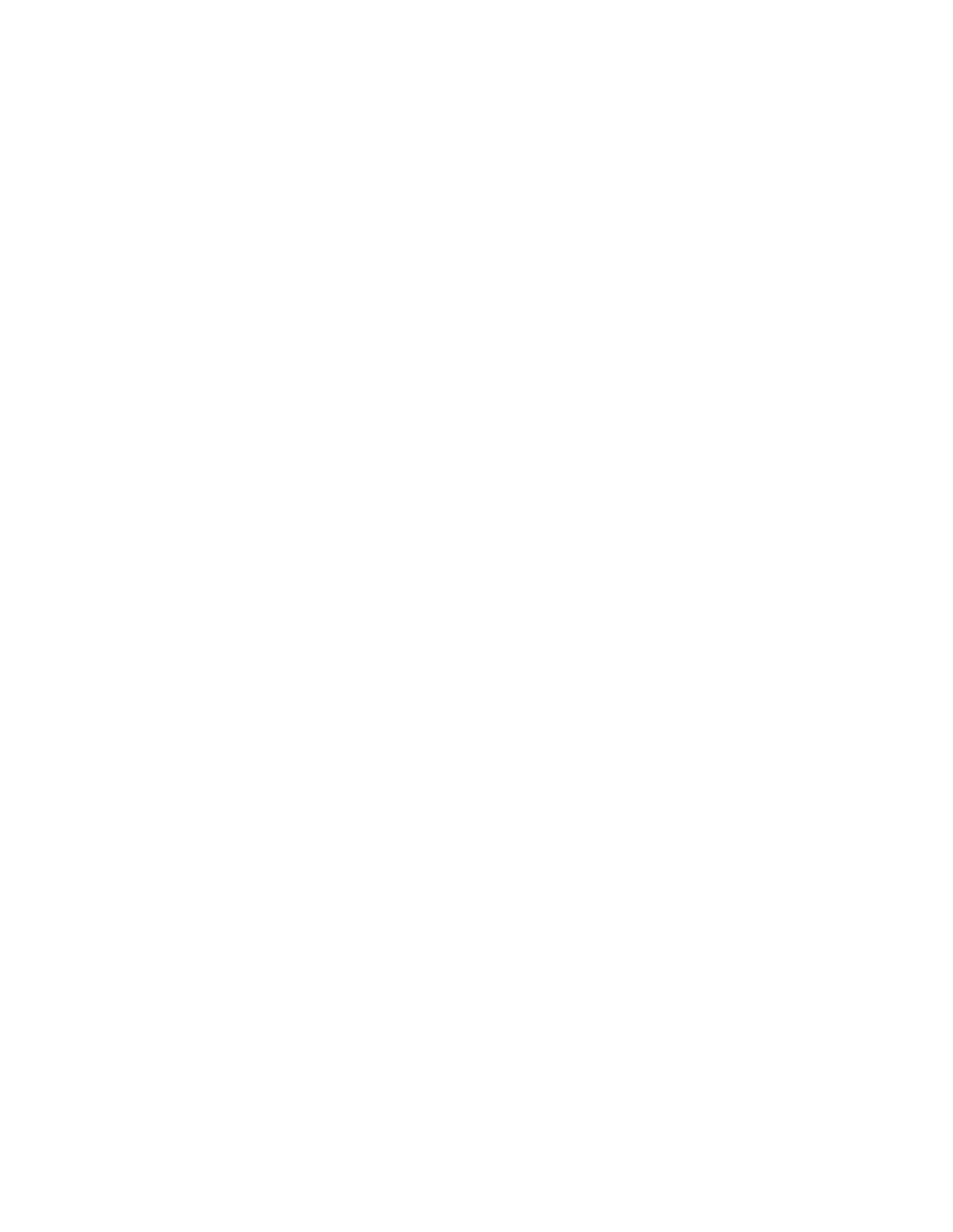

Since publication of the Draft Environmental Impact Report/Environmental Impact Statement, the following substantive changes have been made to this appendix:

• Updates were made to reflect clarifications and corrections to the outreach and consultation log, and to incorporate additional outreach and consultation from 2019 through 2021.

**Table 1 San Francisco to San Jose Project Section Tribal Outreach and Consultation Log 2009 to Present**

| <b>Action</b>            | <b>Date</b> | <b>Tribal Representative</b>                                                   | <b>Summary</b>                                                                                                                                                                                                                                                                                            |  |  |
|--------------------------|-------------|--------------------------------------------------------------------------------|-----------------------------------------------------------------------------------------------------------------------------------------------------------------------------------------------------------------------------------------------------------------------------------------------------------|--|--|
| <b>Statewide</b>         |             |                                                                                |                                                                                                                                                                                                                                                                                                           |  |  |
| Letter                   | 3/1/2009    | All California Tribes                                                          | In March 2009 (date not specified), project fact sheet and invitations to attend scoping<br>meeting were sent.                                                                                                                                                                                            |  |  |
| Letter                   | 4/22/2009   | California NAHC                                                                | Contact list requested from the NAHC.                                                                                                                                                                                                                                                                     |  |  |
| Letter                   | 5/5/2009    | California NAHC                                                                | NAHC provides contact list for San Francisco, San Mateo, and Santa Clara Counties.                                                                                                                                                                                                                        |  |  |
| Letter                   | 9/17/2009   | All California Tribes                                                          | Consultation request letters mailed to tribes.                                                                                                                                                                                                                                                            |  |  |
| Letter                   | 10/1/2009   | All California Tribes                                                          | In October 2009, letters were sent to individual contacts provided by NAHC.                                                                                                                                                                                                                               |  |  |
| <b>Phone Call</b>        | 11/1/2009   | All California Tribes                                                          | In November 2009, a phone call and a follow-up call were placed to each contact<br>provided by the NAHC requesting comment or information.                                                                                                                                                                |  |  |
| Meeting                  | 7/22/2010   | All California Tribes invited, No Native<br>American representatives attended. | Communication meeting for all interested tribal members. Organized meeting in<br>Visalia to allow a forum for the community to provide feedback. No Native American<br>representatives attended.                                                                                                          |  |  |
| Teleconference           | 12/15/2010  | All California Tribes                                                          | "Tribal Teleconference 1" included FRA, ACHP, SHPO, and federally recognized<br>tribes (all federally recognized tribes were invited, but only Pechanga, Santa Rosa<br>Tachi Yokuts, and Soboba participated). This was an informal meeting to discuss the<br>106 approach and solicit input from tribes. |  |  |
| Teleconference           | 1/19/2011   | All California Tribes                                                          | Teleconference included FRA, ACHP, SHPO and federally recognized tribes. FRA<br>hosted an informal tribal teleconference to discuss comments on the draft PA and<br>next steps.                                                                                                                           |  |  |
| Presentation;<br>Meeting | 5/16/2012   | <b>Caltrans NAAC</b>                                                           | Quarterly Meeting, held in Woodland, an overview of the HSR program and tribal<br>participation was presented to NAAC members.                                                                                                                                                                            |  |  |
| Meeting                  | 6/13/2012   | California NAHC                                                                | NAHC Quarterly Meeting. Overview and status of the HSR program and tribal<br>involvement were presented to the commissioners and public participants at the<br>meeting.                                                                                                                                   |  |  |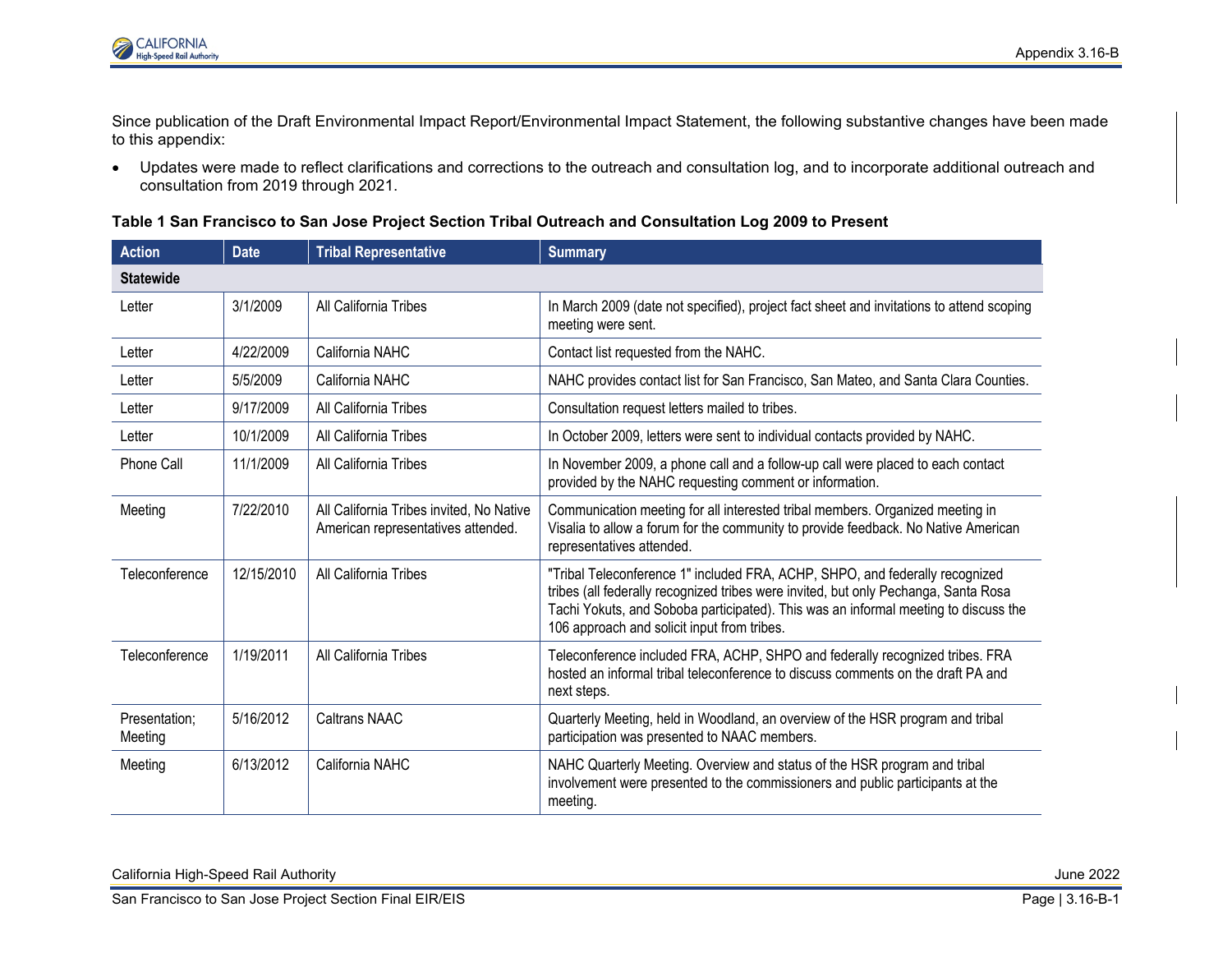

| <b>Action</b>            | <b>Date</b> | <b>Tribal Representative</b>                                                            | <b>Summary</b>                                                                                                                                                                                                                                                                                                                                                                                                                                                                                                                                                       |
|--------------------------|-------------|-----------------------------------------------------------------------------------------|----------------------------------------------------------------------------------------------------------------------------------------------------------------------------------------------------------------------------------------------------------------------------------------------------------------------------------------------------------------------------------------------------------------------------------------------------------------------------------------------------------------------------------------------------------------------|
| Presentation;<br>Meeting | 8/1/2012    | <b>Caltrans NAAC</b>                                                                    | Quarterly NAAC meeting, held in Los Angeles, where Ms. Sarah Allred and Mr. Jose<br>Martinez presented information about HSR.                                                                                                                                                                                                                                                                                                                                                                                                                                        |
| Letter                   | 8/13/2012   | All California Tribes                                                                   | List of tribes was obtained from NAHC for purposes of statewide tribal outreach for<br>the HSR program.                                                                                                                                                                                                                                                                                                                                                                                                                                                              |
| Letter                   | 8/20/2012   | All California Tribes                                                                   | Letter prepared collaboratively by Ms. Allred and Mr. Dave Singleton of the NAHC.<br>The purpose of the letter was to heighten awareness and encourage tribal<br>participation in the HSR program (not section specific).                                                                                                                                                                                                                                                                                                                                            |
| Presentation             | 3/20/2013   | <b>Caltrans NAAC</b>                                                                    | All tribes who are members of the Caltrans NAAC - Tribal membership is Statewide.<br>Presentation at the Caltrans Quarterly NAAC meeting in Woodland, CA providing an<br>update and status of the HSR project to the NAAC participants.                                                                                                                                                                                                                                                                                                                              |
| Presentation             | 5/8/2013    | <b>Caltrans NAAC</b>                                                                    | Presentation at the Caltrans Quarterly NAAC meeting in Woodland, CA providing an<br>update and status of the HSR project to the NAAC participants.                                                                                                                                                                                                                                                                                                                                                                                                                   |
| Email                    | 8/7/2013    | <b>Caltrans NAAC</b>                                                                    | Ms. Allred sent an email with a variety of information about the Authority's<br>Small/Disadvantaged Business program for distribution to all the members of the<br>NAAC. Ms. Allred included information about upcoming free workshops on the<br>subject. The information was then forwarded to the NAAC members by Ms. Graves'<br>office on August 13, 2013.                                                                                                                                                                                                        |
| Email                    | 8/28/2013   | All California Tribes (Specific to the<br>San Francisco to San Jose Project<br>Section) | Email to several representatives of tribes with whom Ms. Allred had been recently<br>working to encourage them to participate in the CalSTA's Tribal Listening Forum to be<br>held on September 4, 2013 to help provide input to the agency's tribal consultation<br>policy that is going to be developed. Tribes had already received an invitation from<br>CalSTA, but Ms. Allred's email was intended to bolster participation.                                                                                                                                   |
| Meeting                  | 9/3/2013    | All California Tribes                                                                   | CalSTA Tribal Consultation Policy Listening Forum.                                                                                                                                                                                                                                                                                                                                                                                                                                                                                                                   |
| Meeting                  | 9/4/2013    | All California Tribes                                                                   | All California tribes were invited by the CalSTA to participate in a Tribal Listening<br>Forum to provide comments and input to the development of the agency's tribal<br>consultation policy. Ms. Allred and Mr. Morales attended the CalSTA's Tribal<br>Listening Forum on behalf of the Authority. Mr. Morales addressed the tribes with a<br>brief discussion about the Authority. Ms. Allred was identified as the Authority's Tribal<br>Liaison. The Authority provided fact sheets and contact information to the tribes who<br>attended the Listening Forum. |
| Presentation;<br>Meeting | 10/23/2013  | <b>Caltrans NAAC</b>                                                                    | HSR status/update presentation was made to the members of the Caltrans NAAC. In<br>addition, the Authority's Small Business Advocate, Robert Padilla, gave a                                                                                                                                                                                                                                                                                                                                                                                                         |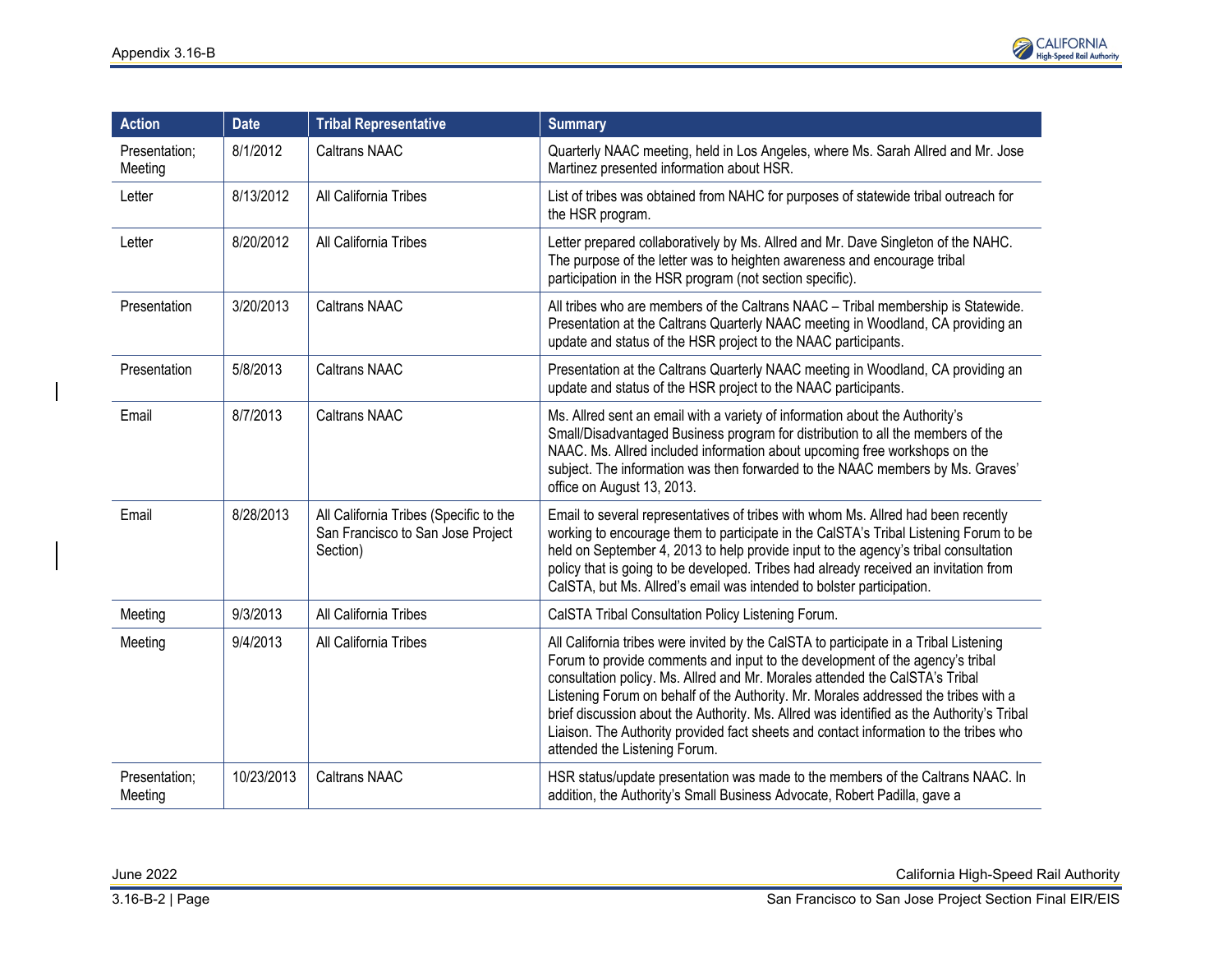| <b>Action</b> | <b>Date</b> | <b>Tribal Representative</b>                                                            | <b>Summary</b>                                                                                                                                                                                                                                                                                                                                                                                                                                                                                                                      |
|---------------|-------------|-----------------------------------------------------------------------------------------|-------------------------------------------------------------------------------------------------------------------------------------------------------------------------------------------------------------------------------------------------------------------------------------------------------------------------------------------------------------------------------------------------------------------------------------------------------------------------------------------------------------------------------------|
|               |             |                                                                                         | presentation about Small/Disadvantaged Business and employment opportunities on<br>the HSR project.                                                                                                                                                                                                                                                                                                                                                                                                                                 |
| Email         | 11/14/2013  | All California Tribes (Specific to the<br>San Francisco to San Jose Project<br>Section) | Purpose of email was to bring to the tribes' attention the CalSTA's comment period<br>for their newly released Draft Consultation Policy. The email explained that the<br>Authority is among the transportation departments subsumed under CalSTA and that<br>CalSTA's policy will serve as the foundation for the development of the Authority's<br>future tribal consultation policies. The email encouraged tribes to take advantage of<br>the comment period and provide feedback on CalSTA's draft tribal consultation policy. |
| Presentation  | 1/17/2014   | California NAHC                                                                         | California NAHC Quarterly Meeting. A brief presentation was made to the NAHC.                                                                                                                                                                                                                                                                                                                                                                                                                                                       |
| Meeting       | 3/12/2014   | <b>Caltrans NAAC</b>                                                                    | The Authority provided an update/status of the HSR project for the NAAC<br>membership. Fact sheets and maps were provided.                                                                                                                                                                                                                                                                                                                                                                                                          |
| Meeting       | 5/28/2014   | <b>Caltrans NAAC</b>                                                                    | The Authority provided an update/status of the HSR project. Fact sheets and maps<br>were provided.                                                                                                                                                                                                                                                                                                                                                                                                                                  |
| Meeting       | 8/27/2014   | <b>Caltrans NAAC</b>                                                                    | The Authority provided an update/status of the HSR project, as well as a system-wide<br>overview of the project. Fact sheets and maps were provided.                                                                                                                                                                                                                                                                                                                                                                                |
| Letter; Email | 9/12/2014   | <b>Caltrans NAAC</b>                                                                    | Email/Letter sent to Chairman Myers, Committee Chairman (with a copy to all NAAC<br>members) addressing HSR small business goals and employment opportunities for<br>tribes. This letter was written and sent in response to questions Mr. Myers asked<br>during the most recent NAAC meeting on August 28 concerning tribal employment on<br>the HSR project.                                                                                                                                                                      |
| Email         | 10/9/2014   | All California Tribes                                                                   | To all tribal representatives/consulting parties with whom Authority and FRA have<br>been working on the HSR project for all sections. Notification to tribes statewide that<br>that the CalSTA will be hosting a Tribal Consultation meeting to discuss matters of<br>concern to the tribal community.                                                                                                                                                                                                                             |
| Presentation  | 11/12/2014  | <b>Caltrans NAAC</b>                                                                    | Caltrans NAAC members and agency representatives. Authority staff gave an<br>overview and update of the HSR program to the Quarterly NAAC members, which<br>include representatives from tribes statewide.                                                                                                                                                                                                                                                                                                                          |
| Meeting       | 11/20/2014  | All California Tribes                                                                   | The office of the Governor's Tribal Liaison invited Authority staff to participate in the<br>Governor's agency/department tribal liaisons' quarterly meetings. The Governor's<br>quarterly agency/department tribal liaison meeting involves updates and info from the<br>Office of the Governor's Tribal Liaison regarding agency tribal consultation policies,<br>legislative updates, and training opportunities.                                                                                                                |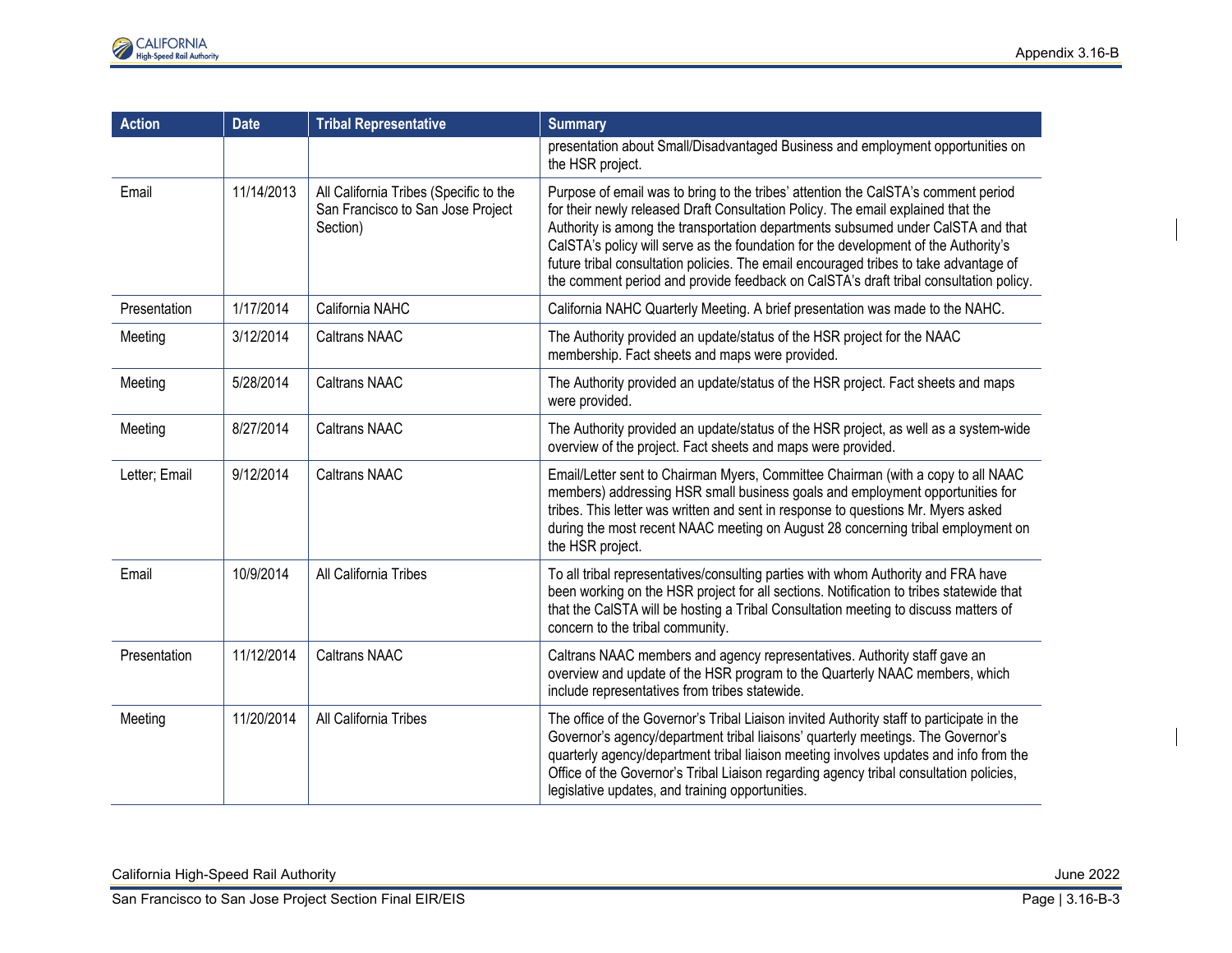

| <b>Action</b>                      | <b>Date</b> | <b>Tribal Representative</b>                                                                       | <b>Summary</b>                                                                                                                                                                                                                                                                                                                                                                                                                              |
|------------------------------------|-------------|----------------------------------------------------------------------------------------------------|---------------------------------------------------------------------------------------------------------------------------------------------------------------------------------------------------------------------------------------------------------------------------------------------------------------------------------------------------------------------------------------------------------------------------------------------|
| Presentation;<br>Meeting           | 2/18/2015   | <b>Caltrans NAAC</b>                                                                               | Caltrans NAAC members and agency representatives. Authority staff gave an<br>overview and update of the HSR program to the Quarterly NAAC members, which<br>include representatives from tribes statewide.                                                                                                                                                                                                                                  |
| Conference Call                    | 5/13/2015   | <b>Caltrans NAAC</b>                                                                               | Caltrans NAAC members and agency representatives. Authority staff gave an<br>overview and update of the HSR program to the Quarterly NAAC members, which<br>include representatives from tribes statewide.                                                                                                                                                                                                                                  |
| Presentation;<br>Discussion        | 6/18/2015   | All California Tribes                                                                              | Tribal leaders and representatives statewide. The CalSTA hosted an annual tribal<br>consultation meeting to which all California state tribal leaders and representatives<br>were invited and had opportunity to participate to discuss statewide transportation<br>issues.                                                                                                                                                                 |
| Email                              | 6/26/2015   | All California Tribes                                                                              | Follow up to questions raised at the June 18 CalSTA Tribal Consultation Meeting<br>regarding tribal employment opportunities on the HSR project. The email provided<br>information regarding the Community Benefits Agreement and the Targeted Worker<br>Program. Also provided detail information and fact sheets regarding the Small<br>Business Program, including small business certification workshop offerings.                      |
| Email                              | 7/6/2015    | <b>Caltrans NAAC</b>                                                                               | Ms. Allred requests updated tribal contact list and Sacred Lands File search for Santa<br>Clara, San Benito, and Merced Counties.                                                                                                                                                                                                                                                                                                           |
| Presentation/<br><b>Discussion</b> | 8/12/2015   | All California Tribes                                                                              | Caltrans NAAC members and agency representatives. Authority staff gave an<br>overview and update of the HSR program to the Quarterly NAAC members, which<br>include representatives from tribes statewide.                                                                                                                                                                                                                                  |
| Letter                             | 8/21/2015   | California NAHC                                                                                    | NAHC conducts search of the Sacred Lands File and provides contact list.                                                                                                                                                                                                                                                                                                                                                                    |
| Letter                             | 9/15/2015   | California NAHC                                                                                    | NAHC conducts partial search of the Sacred Lands File and provides contact list for<br>San Jose to Merced Project Section (Santa Clara, San Benito and Merced Counties).                                                                                                                                                                                                                                                                    |
| Email; Letter                      | 10/6/2015   | All tribes on the NAHC contact list for<br>the San Francisco to San Jose<br><b>Project Section</b> | Announcement/notification in writing of program overview and tribal participation<br>information.                                                                                                                                                                                                                                                                                                                                           |
| Meeting;<br>Presentation           | 11/18/2015  | <b>Caltrans NAAC</b>                                                                               | The Authority has a recurring slot on the NAAC meeting agenda and provides project<br>status and updates to the committee to help keep the tribal community informed, as<br>well as to raise awareness; encourage tribal participation, and lay the groundwork for<br>future consultations with tribes. Presentation addressed both cultural resources in the<br>context of project delivery, as well as station area planning for the HSR. |
| Meeting;<br>Presentation           | 3/9/2016    | <b>Caltrans NAAC</b>                                                                               | Sarah Allred gave a presentation about the HSR program, including an overview of<br>the program and a status/schedule of the various project sections. Notified                                                                                                                                                                                                                                                                             |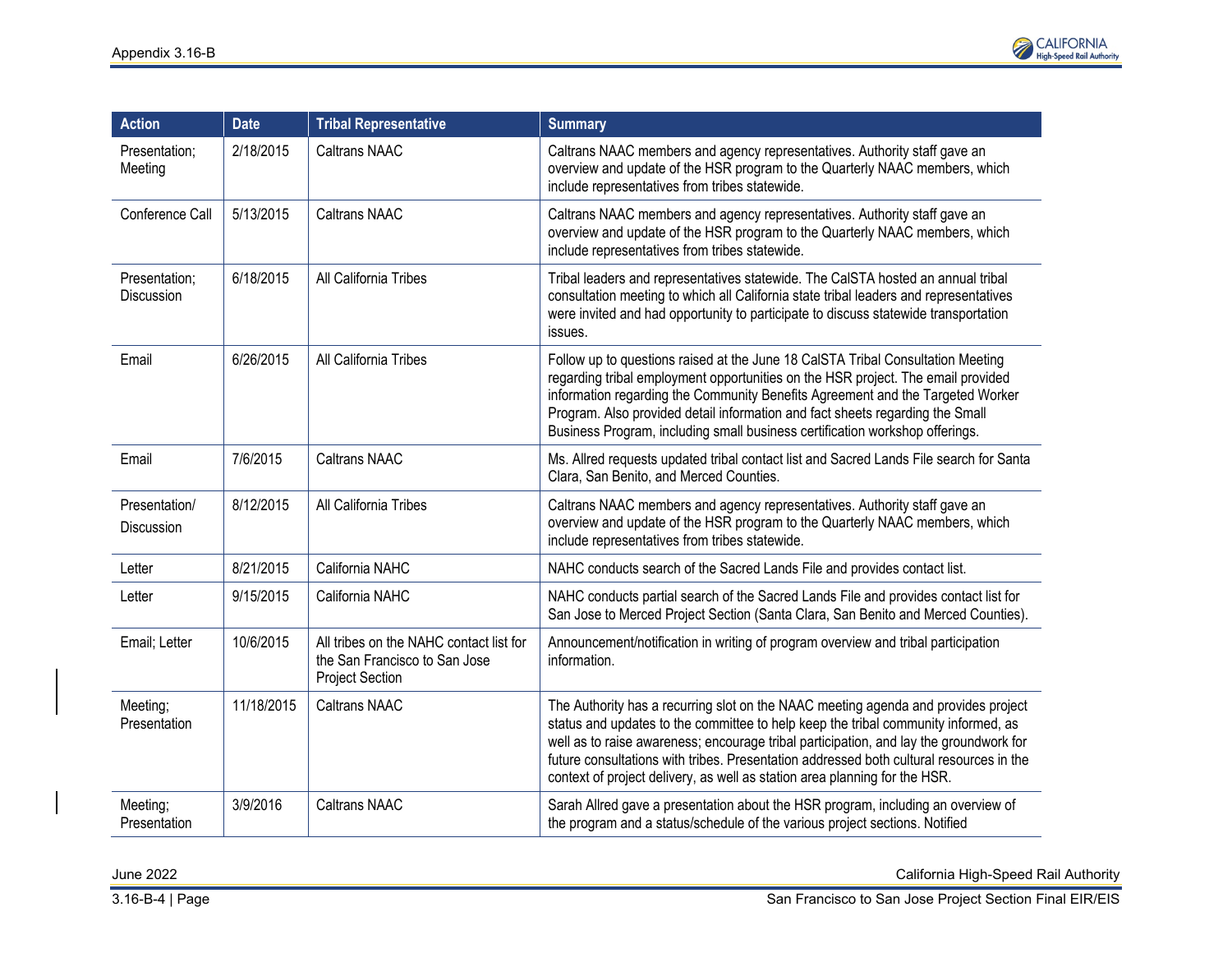| <b>Action</b>            | <b>Date</b> | <b>Tribal Representative</b> | <b>Summary</b>                                                                                                                                                                                                                                                                                                                                                                                                                                                                                                                                                                                                                                                                                                                                                      |
|--------------------------|-------------|------------------------------|---------------------------------------------------------------------------------------------------------------------------------------------------------------------------------------------------------------------------------------------------------------------------------------------------------------------------------------------------------------------------------------------------------------------------------------------------------------------------------------------------------------------------------------------------------------------------------------------------------------------------------------------------------------------------------------------------------------------------------------------------------------------|
|                          |             |                              | participants of the NAAC that the Authority is proposing to revise our Section 106<br>Programmatic Agreement and is seeking tribal input. Notified them that three<br>Statewide Tribal Listening Sessions regarding our proposed PA revisions will be held<br>at the end of March and encouraged tribes to attend if they are interested in the<br>cultural resources studies for the HSR project.                                                                                                                                                                                                                                                                                                                                                                  |
| Presentation;<br>Meeting | 3/21/2016   | All California Tribes        | Tribes statewide were invited to attend. Meeting held in Redding, CA. The first of<br>three statewide tribal listening sessions aimed at reaching out to California Tribes<br>who may be interested in the cultural resources investigations for the HSR program.<br>The intent of the meeting was to notify tribes that the Authority/FRA are proposing to<br>revise our PA for compliance with Section 106 of the National Historic Preservation<br>Act. Encouraged tribes to provide input on the PA so their input can be taken into<br>account during the PA revision process.                                                                                                                                                                                 |
| Meeting;<br>Presentation | 3/25/2016   | All California Tribes        | Tribes statewide were invited to attend. The Pechanga Band of Mission Indians (Ms.<br>Lindsey Fletcher, Associate General Counsel for the Pechanga Band of Luiseño<br>Indians) was the only participant who attended. Meeting held in San Diego, CA. The<br>second of three statewide tribal listening sessions aimed at reaching out to California<br>tribes who may be interested in the cultural resources investigations for the HSR<br>program. The intent of the meeting was to notify tribes that the Authority/FRA are<br>proposing to revise our PA for compliance with Section 106 of the National Historic<br>Preservation Act. Encouraged tribes to provide input on the PA so their input can be<br>taken into account during the PA revision process. |
| Meeting                  | 3/29/2016   | All California Tribes        | Tribes statewide were invited to attend. In attendance were Table Mountain<br>Rancheria (Sara Barnett); and Santa Ynez Chumash Tribe (Freddy Romero).<br>Meeting held in San Diego, CA. The third and final of three statewide tribal listening<br>sessions aimed at reaching out to California Tribes who may be interested in the<br>cultural resources investigations for the HSR program. The intent of the meeting was<br>to notify tribes that the Authority/FRA are proposing to revise our PA for compliance<br>with Section 106 of the National Historic Preservation Act. Encouraged tribes to<br>provide input on the PA so their input can be taken into account during the PA<br>revision process.                                                     |
| Letter                   | 4/29/2016   | California NAHC              | Contact list form the NAHC for Santa Clara County.                                                                                                                                                                                                                                                                                                                                                                                                                                                                                                                                                                                                                                                                                                                  |
| <b>Tribal Event</b>      | 9/23/2016   | All California Tribes        | Authority participates in Native American Day 2016 at the state capitol.                                                                                                                                                                                                                                                                                                                                                                                                                                                                                                                                                                                                                                                                                            |
| Meeting                  | 11/16/2016  | <b>Caltrans NAAC</b>         | Ms. Allred participated in the Caltrans quarterly NAAC meeting to provide status<br>update regarding the HSR program to NAAC members.                                                                                                                                                                                                                                                                                                                                                                                                                                                                                                                                                                                                                               |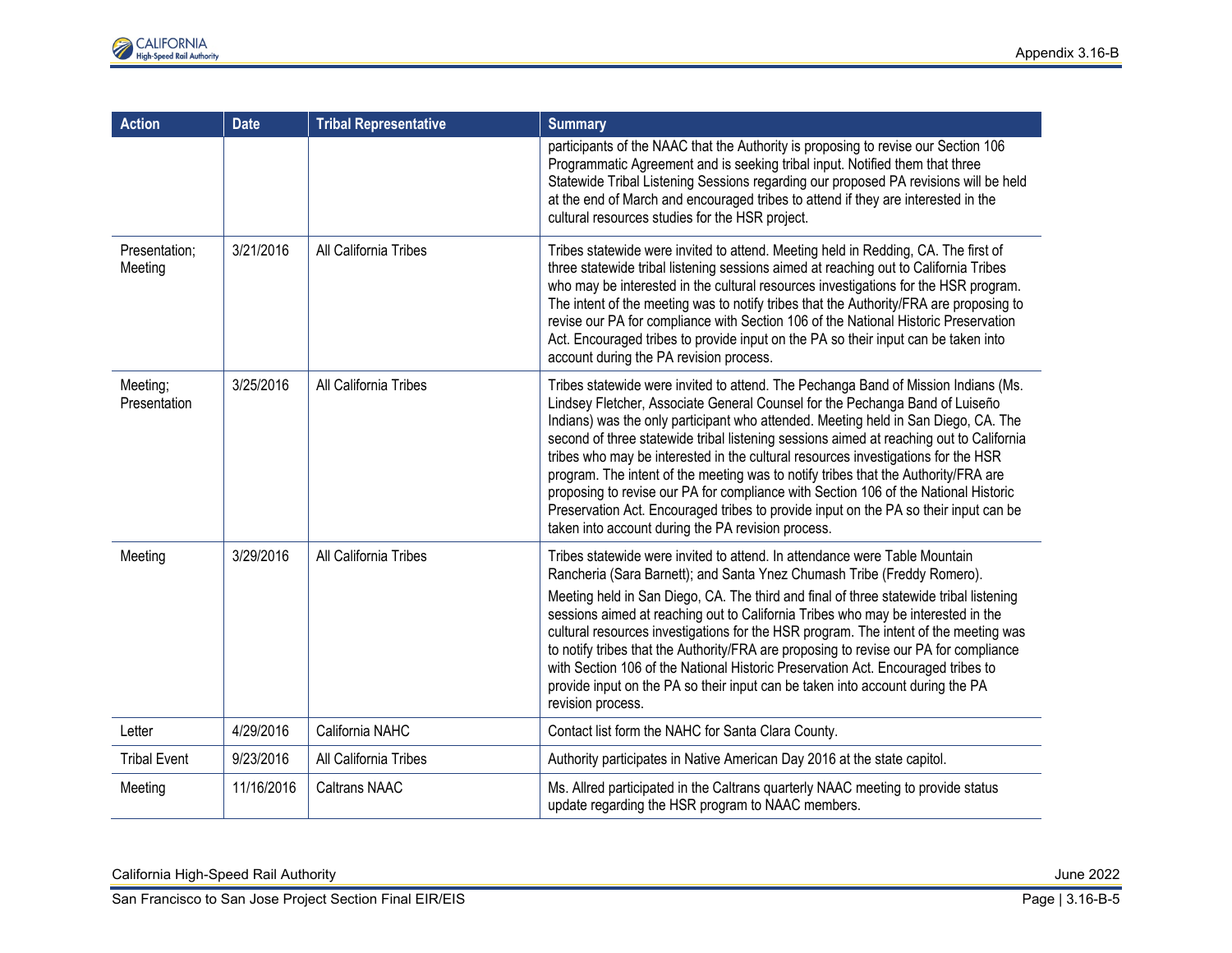

| <b>Action</b>                    | <b>Date</b> | <b>Tribal Representative</b>                                                                                                                                | <b>Summary</b>                                                                                                                                                                                                                                                           |
|----------------------------------|-------------|-------------------------------------------------------------------------------------------------------------------------------------------------------------|--------------------------------------------------------------------------------------------------------------------------------------------------------------------------------------------------------------------------------------------------------------------------|
| Email                            | 12/6/2016   | California NAHC                                                                                                                                             | Ms. Allred contacts Ms. Cynthia Gomez, the Governor's Tribal Advisor, to inquire<br>about tribal participation for the San Francisco to San Jose Project Section, and asks<br>for suggestions for fostering tribal interest/participation for this section.              |
| Face to Face<br>Meeting          | 12/13/2016  | California NAHC                                                                                                                                             | Meeting with the NAHC to discuss statewide tribal outreach and consultation efforts.<br>A coordinated effort to engage tribes who have been nonresponsive was discussed.<br>Authority and NAHC plan to meet regularly to facilitate tribal participation.                |
| Email                            | 1/8/2018    | All California Tribes                                                                                                                                       | Notice regarding Authority's participation in FRA's NEPA Assignment Program.                                                                                                                                                                                             |
| Email                            | 4/6/2018    | Indian Canyon Mutsun Band of<br>Costanoan - Ann-Marie Sayers and<br>Kanyon Sayers-Roods; Ohlone Indian<br>Tribe - Andrew Galvan and Vincent<br>Medina       | April 2018 construction update sent to all consulting party tribes.                                                                                                                                                                                                      |
| <b>San Francisco to San Jose</b> |             |                                                                                                                                                             |                                                                                                                                                                                                                                                                          |
| Letter                           | 5/14/2009   | Amah Mutsun Tribal Band - Valentin<br>Lopez and Edward Ketchum                                                                                              | PBS&J conducts outreach to inquire about cultural resources in project area (San<br>Francisco, San Mateo, and Santa Clara Counties). AMTB is interested in the PA and<br>the San Jose to Merced Project Section, not the San Francisco to San Jose Project<br>Section.   |
| Letter                           | 3/16/2010   | Jakki Kehl; Trina Marine Ruano<br>Family - Ramona Garibay; Indian<br>Canyon Mutsun Band of Costanoan -<br>Ann-Marie Sayers;                                 | Initiation of Native American Tribal Government Consultation                                                                                                                                                                                                             |
| Teleconference                   | 8/16/2010   | Amah Mutsun Tribal Band; Big Sandy<br>Rancheria of Western Mono Indians<br>of California; Choinumni Tribe of<br>Yokuts; Dumna Wo-Wah Tribal<br>Government   | Consultation Meeting for all interested tribal members. Only representatives from<br>Dumna, Amah Mutsun Tribal Band, Choinumni Tribes, and Big Sandy Rancheria<br>attended or participated by phone. Authority and FRA representatives presented<br>project information. |
| Meeting                          | 10/11/2010  | Amah Mutsun Tribal Band - Valentin<br>Lopez. North Fork Mono Tribe - Ron<br>Goode<br>Jakki Kehl.<br>Linda G. Yamane.<br>Kathleen Petty.<br>Juanita Ingalls. | Tribal Coordination Meeting. Overview of statewide project, section-specific project<br>discussion, discussion of archaeology currently in preliminary phase, PA still under<br>development.                                                                             |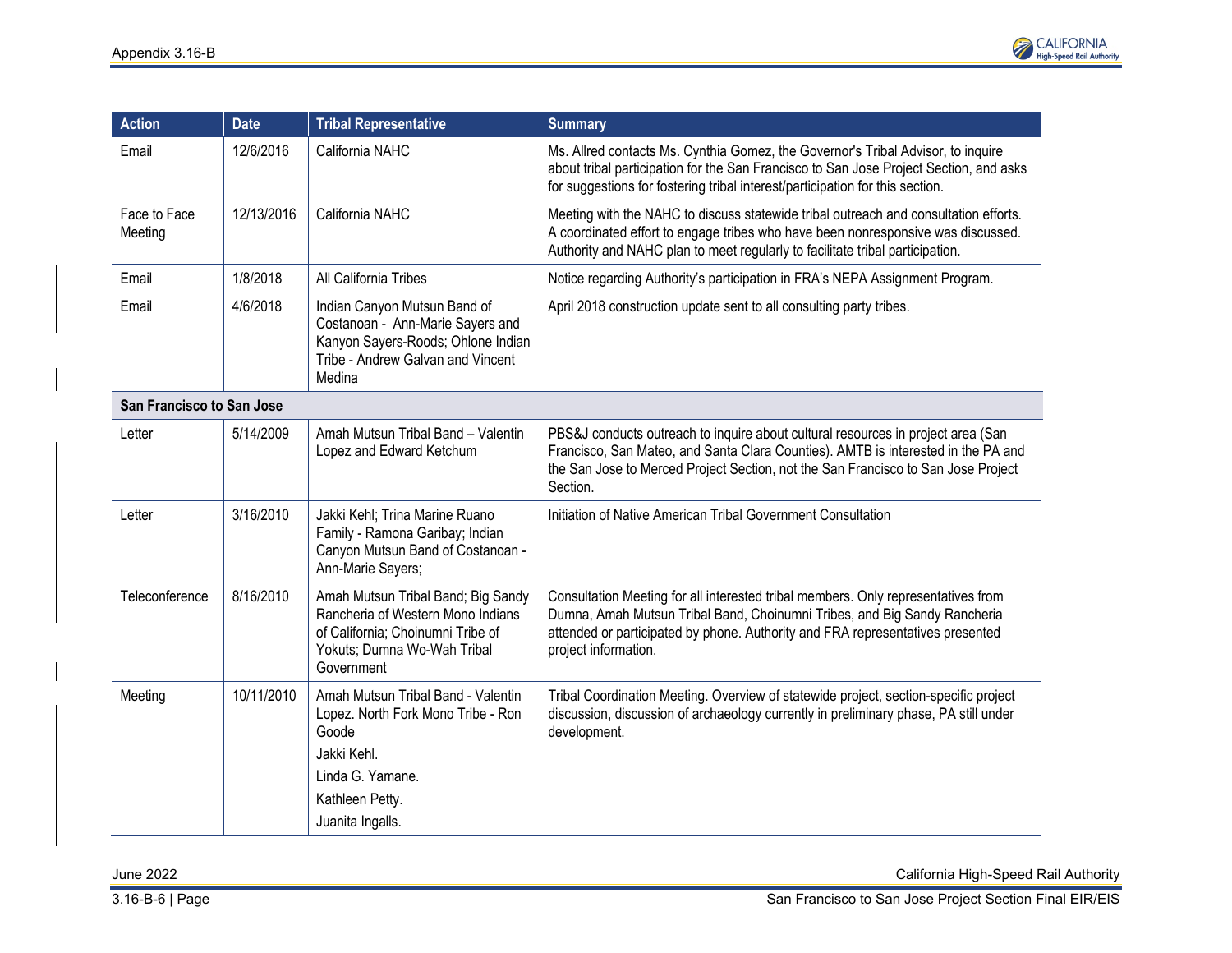| <b>Action</b> | <b>Date</b> | <b>Tribal Representative</b>                                                                                                                                                                                                                                                                                                                                                                                      | <b>Summary</b>                                                                                                                                                                                                                                                                                                        |
|---------------|-------------|-------------------------------------------------------------------------------------------------------------------------------------------------------------------------------------------------------------------------------------------------------------------------------------------------------------------------------------------------------------------------------------------------------------------|-----------------------------------------------------------------------------------------------------------------------------------------------------------------------------------------------------------------------------------------------------------------------------------------------------------------------|
| Letter        | 6/28/2015   | Ohlone/Costanoan-Esselen Nation -<br>Louise J. Miranda Ramirez                                                                                                                                                                                                                                                                                                                                                    | Tribe requests formal notification of proposed projects under CEQA within the<br>Ohlone/Costanoan-Esselen Nation's Geographic Area of Traditional and Cultural<br>Affiliation.                                                                                                                                        |
| Meeting       | 3/29/2016   | Table Mountain Rancheria - Sara<br>Lane Barnett; Santa Ynez Band of<br>Chumash Indians/Santa Ynez Elders<br>Council - Freddie Romero; Agua<br>Caliente Band of Cahuilla - Margaret<br>Park; Big Sandy Rancheria of<br>Western Mono Indians of California -<br>Hazel Earley; Susanville Indian<br>Rancheria - Katie White; Wuksache<br>Indian Tribe/Eshom Valley Band -<br>Kenneth Woodrow                         | Tribes statewide were invited to attend Listening Session. The third and final of three<br>statewide tribal listening sessions. The intent of the meeting was to notify tribes that<br>the Authority/FRA are proposing to revise PA for compliance with Section 106.<br>Encouraged tribes to provide input on the PA. |
| Email         | 5/6/2016    | Amah Mutsun Tribal Band of Mission<br>San Juan Bautista - Irenne Zwierlein                                                                                                                                                                                                                                                                                                                                        | Ms. Zwierlein requests information regarding tribal monitoring opportunities.                                                                                                                                                                                                                                         |
| Email         | 5/13/2016   | North Valley Yokuts - Katherine<br>Erolinda Perez; Ohlone Indian Tribe -<br>Andrew Galvan; Indian Canyon<br>Mutsun Band of Costanoan - Ann-<br>Marie Sayers; Muwekma Ohlone<br>Indian Tribe of the SF Bay Area -<br>Rosemary Cambra; Amah Mutsun<br>Tribal Band of Mission San Juan<br>Bautista - Irenne<br>Zwierlein; Costanoan Rumsen<br>Carmel Tribe - Tony Cerda; Amah<br>Mutsun Tribal Band - Valentin Lopez | Invitation to scoping meetings to be held in June 2016.                                                                                                                                                                                                                                                               |
| Letter; Email | 5/16/2016   | Indian Canyon Mutsun Band of<br>Costanoan - Ann-Marie Sayers;<br>Amah Mutsun Tribal Band of Mission<br>San Juan Bautista - Irenne Zwierlein;<br>North Valley Yokuts - Katherine<br>Erolinda Perez; Muwekma Ohlone<br>Indian Tribe of the SF Bay Area -<br>Rosemary Cambra; Costanoan<br>Rumsen Carmel Tribe - Tony Cerda;                                                                                         | AB 52 Notification.                                                                                                                                                                                                                                                                                                   |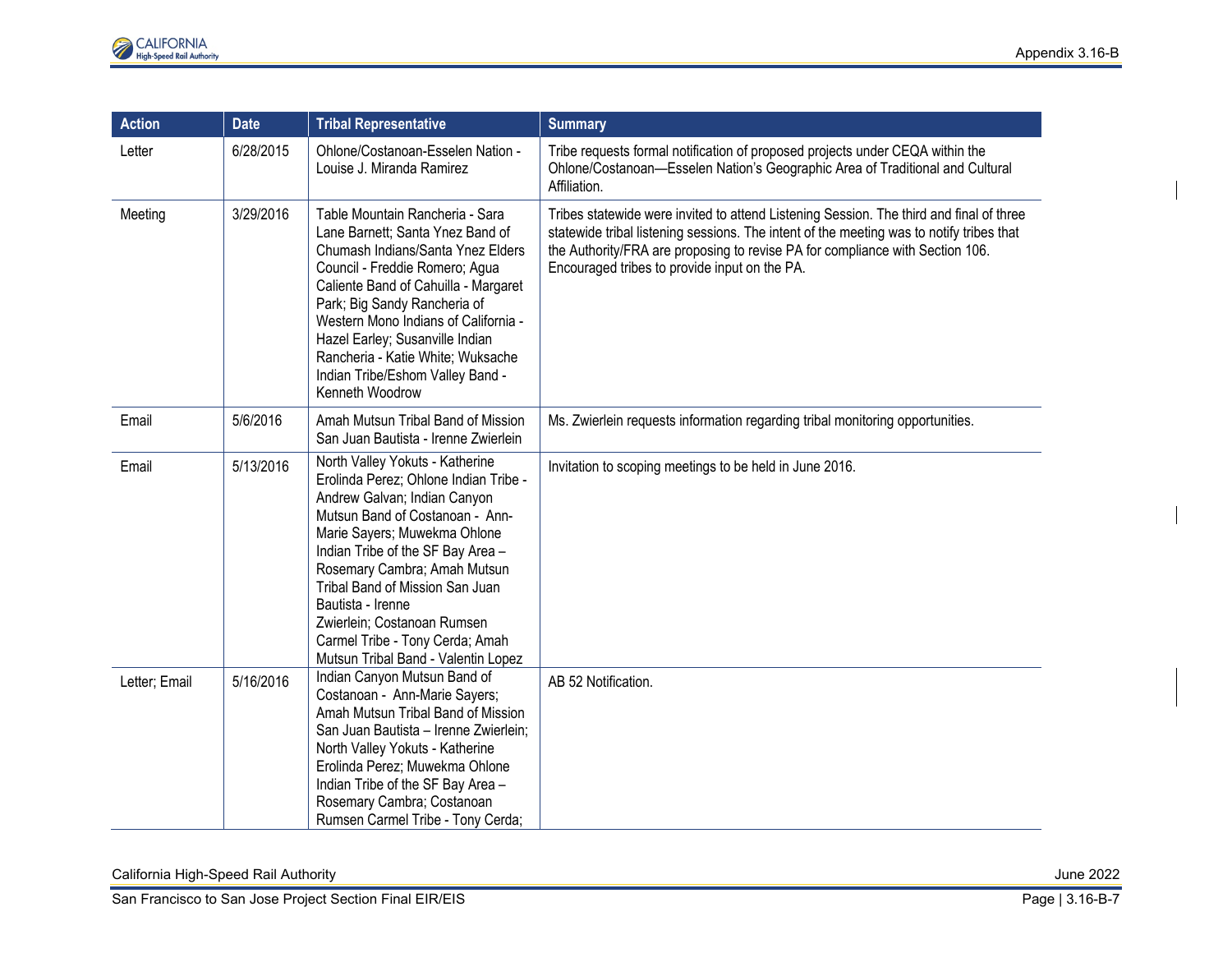

| <b>Action</b> | <b>Date</b> | <b>Tribal Representative</b>                                                                                                                                                                                                                                                                                                                                                                                                                                                                                                                                                                                                                                                                                                                                                                                                               | <b>Summary</b>                                                                                                                                                                                                            |
|---------------|-------------|--------------------------------------------------------------------------------------------------------------------------------------------------------------------------------------------------------------------------------------------------------------------------------------------------------------------------------------------------------------------------------------------------------------------------------------------------------------------------------------------------------------------------------------------------------------------------------------------------------------------------------------------------------------------------------------------------------------------------------------------------------------------------------------------------------------------------------------------|---------------------------------------------------------------------------------------------------------------------------------------------------------------------------------------------------------------------------|
|               |             | Amah Mutsun Tribal Band - Valentin<br>Lopez                                                                                                                                                                                                                                                                                                                                                                                                                                                                                                                                                                                                                                                                                                                                                                                                |                                                                                                                                                                                                                           |
| Phone Call    | 5/19/2016   | Indian Canyon Mutsun Band of<br>Costanoan - Ann-Marie Sayers                                                                                                                                                                                                                                                                                                                                                                                                                                                                                                                                                                                                                                                                                                                                                                               | Chairwoman Ann Marie requests information about HSR program and would like to<br>meet with Authority.                                                                                                                     |
| Email         | 5/20/2016   | Amah Mutsun Tribal Band of Mission<br>San Juan Bautista - Irenne Zwierlein<br>and Michelle Zimmer                                                                                                                                                                                                                                                                                                                                                                                                                                                                                                                                                                                                                                                                                                                                          | Tribe provides information regarding its traditional territory; tribe has monitors<br>available.                                                                                                                          |
| Email         | 5/20/2016   | Amah Mutsun Tribal Band of Mission<br>San Juan Bautista - Irenne Zwierlein,<br>Michelle Zimmer                                                                                                                                                                                                                                                                                                                                                                                                                                                                                                                                                                                                                                                                                                                                             | Irenne Zwierlein emails Ms. Allred to discuss importance of sacred sites and interest<br>in providing monitors.                                                                                                           |
| Email         | 5/23/2016   | Amah Mutsun Tribal Band of Mission<br>San Juan Bautista - Irenne Zwierlein<br>and Michelle Zimmer                                                                                                                                                                                                                                                                                                                                                                                                                                                                                                                                                                                                                                                                                                                                          | Ms. Allred and Ms. Zwierlein exchange emails regarding areas of interest for<br>participation and monitoring.                                                                                                             |
| Email; Letter | 6/2/2016    | Southern Sierra Miwuk Nation - Lois<br>Martin; Tule River Indian Tribe of<br>California - Neil Peyron, Kerri Vera,<br>Joseph Garfield; Picayune Rancheria<br>of Chukchansi Indians - Mary Motola,<br>Nokomis Hernandez, Claudia<br>Gonzales; Dumna Wo-Wah Tribal<br>Government - John Ledger;<br>Chowchilla Tribe of Yokuts - Tara<br>Brown Jackley and Jerry Brown;<br>North Valley Yokuts - Katherine<br>Erolinda Perez; Indian Canyon<br>Mutsun Band of Costanoan - Ann-<br>Marie Sayers; Ohlone Indian Tribe -<br>Andrew Galvin; Muwekma Ohlone<br>Indian Tribe of the SF Bay Area -<br>Rosemary Cambra; Amah Mutsun<br>Tribal Band of Mission San Juan<br>Bautista - Irenne Zwierlein and<br>Michelle Zimmer; Costanoan Rumsen<br>Carmel Tribe - Tony Cerda; Amah<br>Mutsun Tribal Band - Valentin Lopez<br>and Edward Ketchum; Table | Invitation to attend upcoming Tribal Information Meetings on Tuesday, June 28 in<br>Morgan Hill and Wednesday, June 29 in Chowchilla, regarding the San Francisco to<br>San Jose and San Jose to Merced Project Sections. |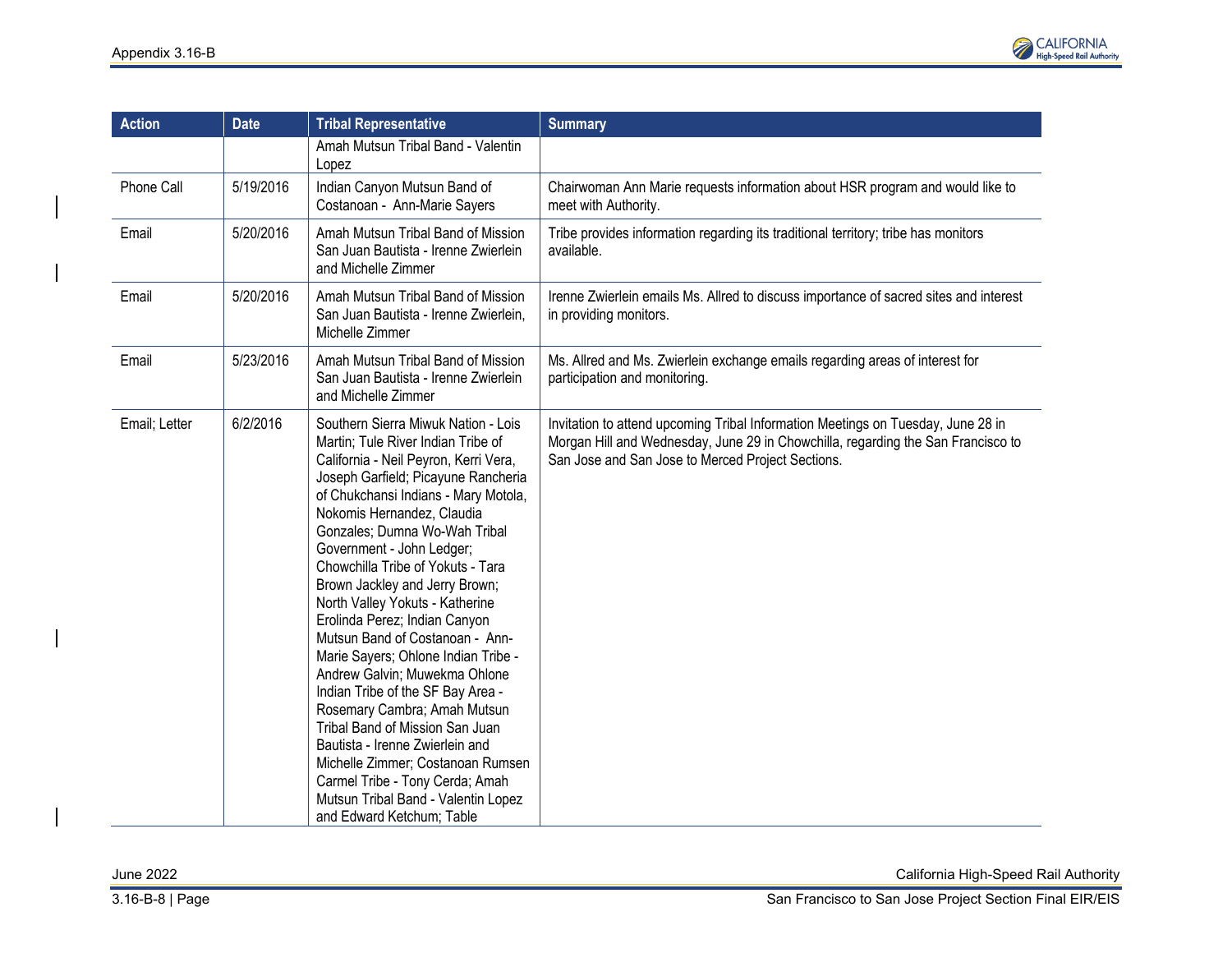| <b>Action</b>        | <b>Date</b> | <b>Tribal Representative</b>                                                                                                                                                                                                                                                                                                                                                                                                                          | <b>Summary</b>                                                                                                                                                                                                            |
|----------------------|-------------|-------------------------------------------------------------------------------------------------------------------------------------------------------------------------------------------------------------------------------------------------------------------------------------------------------------------------------------------------------------------------------------------------------------------------------------------------------|---------------------------------------------------------------------------------------------------------------------------------------------------------------------------------------------------------------------------|
|                      |             | Mountain Rancheria - Sara Lane<br>Barnett, Robert Pennell, Leanne<br>Walker-Grant, Cristina Gonzales;<br>Santa Rosa Tachi Yokut Tribe -<br>Ruben Barrios, Shana Powers, and<br>Hector "Lalo" Franco                                                                                                                                                                                                                                                   |                                                                                                                                                                                                                           |
| Letter; Email        | 6/2/2016    | North Valley Yokuts - Katherine<br>Erolinda Perez; Indian Canyon<br>Mutsun Band of Costanoan - Ann<br>Marie Sayers; Ohlone Indian Tribe -<br>Andrew Galvin; Muwekma Ohlone<br>Indian Tribe of the SF Bay Area -<br>Rosemary Cambra; Amah Mutsun<br>Tribal Band of Mission San Juan<br>Bautista - Irenne Zwierlein & Michelle<br>Zimmer; Costanoan Rumsen Carmel<br>Tribe - Tony Cerda; Amah Mutsun<br>Tribal Band - Valentin Lopez, Edward<br>Ketchum | Invitation to attend upcoming Tribal Information Meetings on Tuesday, June 28 in<br>Morgan Hill and Wednesday, June 29 in Chowchilla, regarding the San Francisco to<br>San Jose and San Jose to Merced Project Sections. |
| Email; Phone<br>Call | 6/6/2016    | Indian Canyon Mutsun Band of<br>Costanoan - Ann-Marie Sayers                                                                                                                                                                                                                                                                                                                                                                                          | This email followed a phone conversation regarding postponing meeting.                                                                                                                                                    |
| Email                | 6/27/2016   | Amah Mutsun Tribal Band of Mission<br>San Juan Bautista - Irenne Zwierlein                                                                                                                                                                                                                                                                                                                                                                            | Ms. Zwierlein RSVPs to statewide listening session meeting and requests meeting<br>date/time/location information.                                                                                                        |
| Email                | 6/28/2016   | Amah Mutsun Tribal Band - Valentin<br>Lopez; Amah Mutsun Tribal; Band of<br>Mission San Juan Bautista - Irenne<br>Zwierlein; Ohlone Indian Tribe -<br>Andrew Galvan; Indian Canyon<br>Mutsun Band of Costanoan - Ann-<br>Marie Sayers                                                                                                                                                                                                                 | Tribal Information Meeting held in Morgan Hill.                                                                                                                                                                           |
| Email                | 7/21/2016   | Amah Mutsun Tribal Band - Valentin<br>Lopez; Amah Mutsun Tribal; Band of<br>Mission San Juan Bautista - Irenne<br>Zwierlein; Ohlone Indian Tribe -<br>Andrew Galvan; Indian Canyon                                                                                                                                                                                                                                                                    | Ms. Allred transmits to participating tribes a summary of the Tribal Info Meeting held<br>on June 28, 2016, in Morgan Hill.                                                                                               |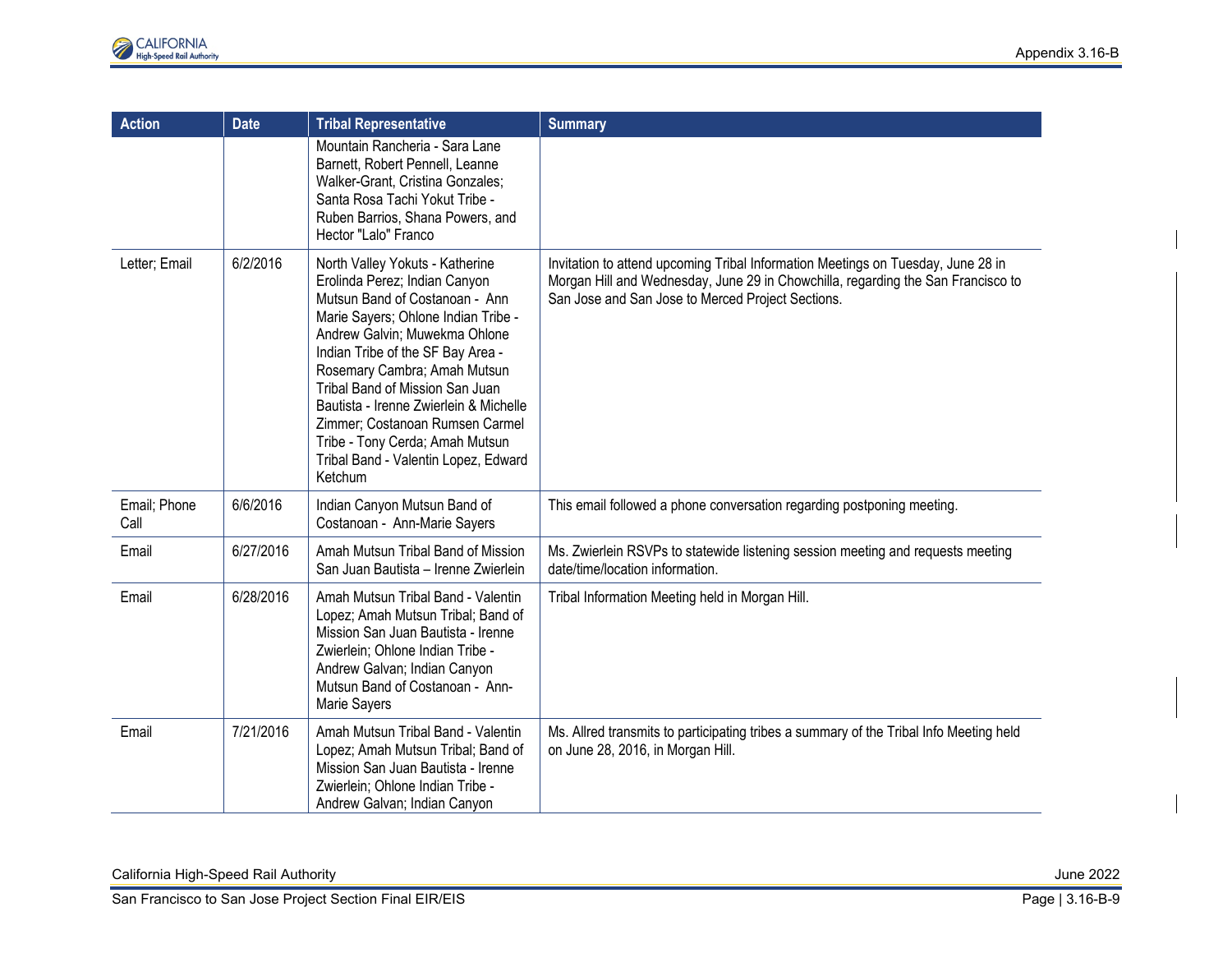

| <b>Action</b>        | <b>Date</b> | <b>Tribal Representative</b>                                                                                                                                                                                                                                | <b>Summary</b>                                                                                                                                                                                                                                                                                                                                                    |
|----------------------|-------------|-------------------------------------------------------------------------------------------------------------------------------------------------------------------------------------------------------------------------------------------------------------|-------------------------------------------------------------------------------------------------------------------------------------------------------------------------------------------------------------------------------------------------------------------------------------------------------------------------------------------------------------------|
|                      |             | Mutsun Band of Costanoan - Ann-<br>Marie Sayers                                                                                                                                                                                                             |                                                                                                                                                                                                                                                                                                                                                                   |
| Email                | 7/26/2016   | Amah Mutsun Tribal Band of Mission<br>San Juan Bautista - Irenne Zwierlein;<br>Indian Canyon Mutsun Band of<br>Costanoan - Ann-Marie Sayers;<br>Ohlone Indian Tribe - Andrew Galvan                                                                         | Ms. Allred sends official consulting party invitation to tribes who attended the San<br>Francisco to San Jose Project Section Tribal Information Meeting. Tribal Monitor<br>Designation Forms were also provided for the tribes to complete.                                                                                                                      |
| Email                | 8/23/2016   | Ohlone Indian Tribe - Andrew Galvan;<br>Amah Mutsun Tribal Band of Mission<br>San Juan Bautista - Irenne Zwierlein;<br>Indian Canyon Mutsun Band of<br>Costanoan - Ann-Marie Sayers                                                                         | Follow-up with tribes regarding their interest in participating in the project.                                                                                                                                                                                                                                                                                   |
| Phone Call           | 9/30/2016   | Amah Mutsun Tribal Band of Mission<br>San Juan Bautista - Irenne Zwierlein;<br>Muwekma Ohlone Indian Tribe of the<br>SF Bay Area - Rosemary Cambra;<br>Ohlone Indian Tribe - Andrew Galvan;<br>Indian Canyon Mutsun Band of<br>Costanoan - Ann-Marie Sayers | Ms. Reynolds made follow-up phone calls to tribes on behalf of Ms. Allred regarding<br>invitation to become consulting party.                                                                                                                                                                                                                                     |
| Phone Call;<br>Email | 10/5/2016   | Amah Mutsun Tribal Band of Mission<br>San Juan Bautista - Irenne Zwierlein                                                                                                                                                                                  | Ms. Allred phoned Chairwoman Zwierlein who confirmed her tribe's interest in<br>participating as a consulting party. At the chairwoman's request, Ms. Allred emails the<br>consulting party participation form and tribal monitor designation form again for the<br>chairwoman's signature. No response from chairwoman has been received as of<br>November 2016. |
| Letter               | 12/13/2016  | Indian Canyon Mutsun Band of<br>Costanoan - Ann-Marie Sayers                                                                                                                                                                                                | Ms. Allred mailed to Ms. Sayers paper hardcopies of the Consulting Party invitation<br>letter, tribal participation forms, tribal meeting summary, and prior email<br>correspondence. Documents were previously sent by email and mail.                                                                                                                           |
| Email exchange       | 12/15/2016  | Ohlone Indian Tribe - Andrew Galvan                                                                                                                                                                                                                         | Mr. Galvan contacted Ms. Allred regarding his interest in consulting on the project and<br>indicates that he would like to meet. Ms. Allred responded and provided Mr. Galvan<br>with the Consulting Party participation and Monitor designation forms.                                                                                                           |
| Email exchange       | 1/9/2017    | Ohlone Indian Tribe - Andrew Galvan                                                                                                                                                                                                                         | Mr. Galvan contacted Ms. Allred regarding his interest in consulting on the project and<br>indicates that he would like to meet. Ms. Allred responded and provided Mr. Galvan<br>with the Consulting Party participation and Monitor designation forms.                                                                                                           |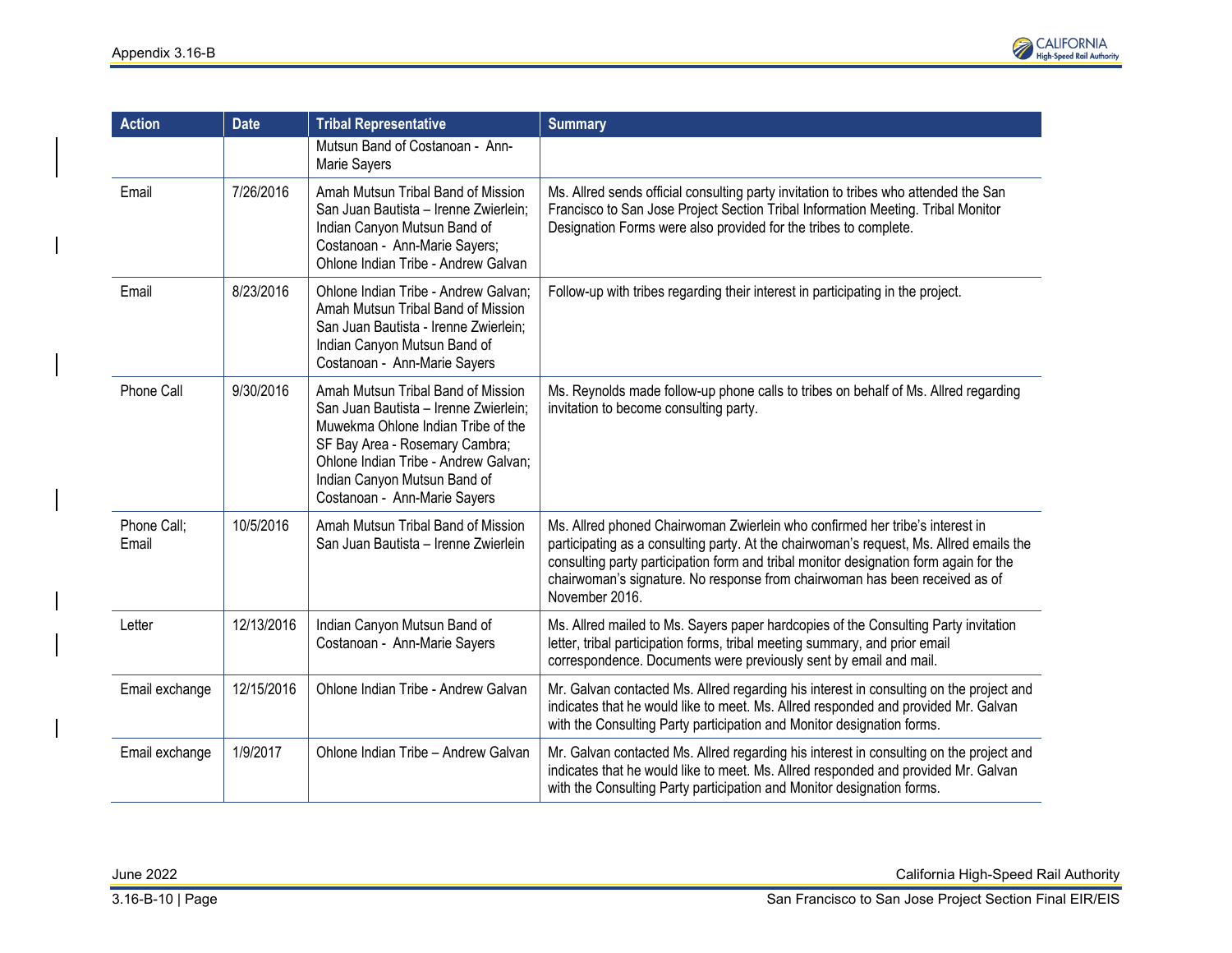| <b>Action</b> | <b>Date</b> | <b>Tribal Representative</b>                                                                                                                                                                                                                                                                                                                                                       | <b>Summary</b>                                                                                                                                                                      |
|---------------|-------------|------------------------------------------------------------------------------------------------------------------------------------------------------------------------------------------------------------------------------------------------------------------------------------------------------------------------------------------------------------------------------------|-------------------------------------------------------------------------------------------------------------------------------------------------------------------------------------|
| Email         | 1/24/2017   | Ohlone Indian Tribe - Andrew Galvan<br>and Vincent Medina                                                                                                                                                                                                                                                                                                                          | Ms. Allred assures Ms. Galvan that the meeting scheduled for January 24, 2017, in<br>San Francisco will be limited to Vincent Medina, Alisa Reynolds, Ms. Allred and Mr.<br>Galvan. |
| Email         | 1/27/2017   | Ohlone Indian Tribe - Andrew Galvan<br>and Vincent Medina                                                                                                                                                                                                                                                                                                                          | Meeting with Mr. Galvan and Mr. Medina regarding participation in the San Francisco<br>to San Jose Project Section.                                                                 |
| Email         | 1/30/2017   | Ohlone Indian Tribe - Andrew Galvan                                                                                                                                                                                                                                                                                                                                                | Mr. Galvan comments on meeting summary and provides additional reference<br>documents. Also provides the Consulting Party Form and Tribal Designated Monitor<br>Form.               |
| Email         | 4/21/2017   | Ohlone Indian Tribe - Andrew Galvan<br>and Vincent Medina                                                                                                                                                                                                                                                                                                                          | Coordinating arrangements for a San Francisco to San Jose Project Section<br>alignment tour.                                                                                        |
| Email         | 10/9/2017   | Indian Canyon Mutsun Band of<br>Costanoan - Ann-Marie Sayers;<br>Muwekma Ohlone Indian Tribe of the<br>SF Bay Area - Rosemary Cambra;<br>Amah Mutsun Tribal Band of Mission<br>San Juan Bautista - Irenne Zwierlein;<br>Costanoan Rumsen Carmel Tribe -<br>Tony Cerda; Dumna Wo-Wah Tribal<br>Government - Robert Ledger Sr.;<br>North Valley Yokuts - Katherine<br>Erolinda Perez | E-update for Northern California Project Sections (San Francisco to San Jose and<br>San Jose to Merced).                                                                            |
| Email         | 10/17/2017  | Ohlone Indian Tribe - Andrew Galvan<br>and Vincent Medina                                                                                                                                                                                                                                                                                                                          | San Francisco to San Jose Project Section update.                                                                                                                                   |
| Email         | 4/6/2018    | Indian Canyon Mutsun Band of<br>Costanoan - Ann-Marie Sayers and<br>Kanyon Sayers-Roods; Ohlone Indian<br>Tribe - Andrew Galvan and Vincent<br>Medina;                                                                                                                                                                                                                             | April 2018 construction update sent to all consulting party tribes.                                                                                                                 |
| Email         | 4/13/2018   | Indian Canyon Mutsun Band of<br>Costanoan (Costanoan Indian<br>Research, Inc.) - Ann Marie Sayers<br>and Kanyon Sayers-Roods                                                                                                                                                                                                                                                       | Tribe becomes formal consulting party under Section 106 for the San Francisco to<br>San Jose and San Jose to Merced Project Sections.                                               |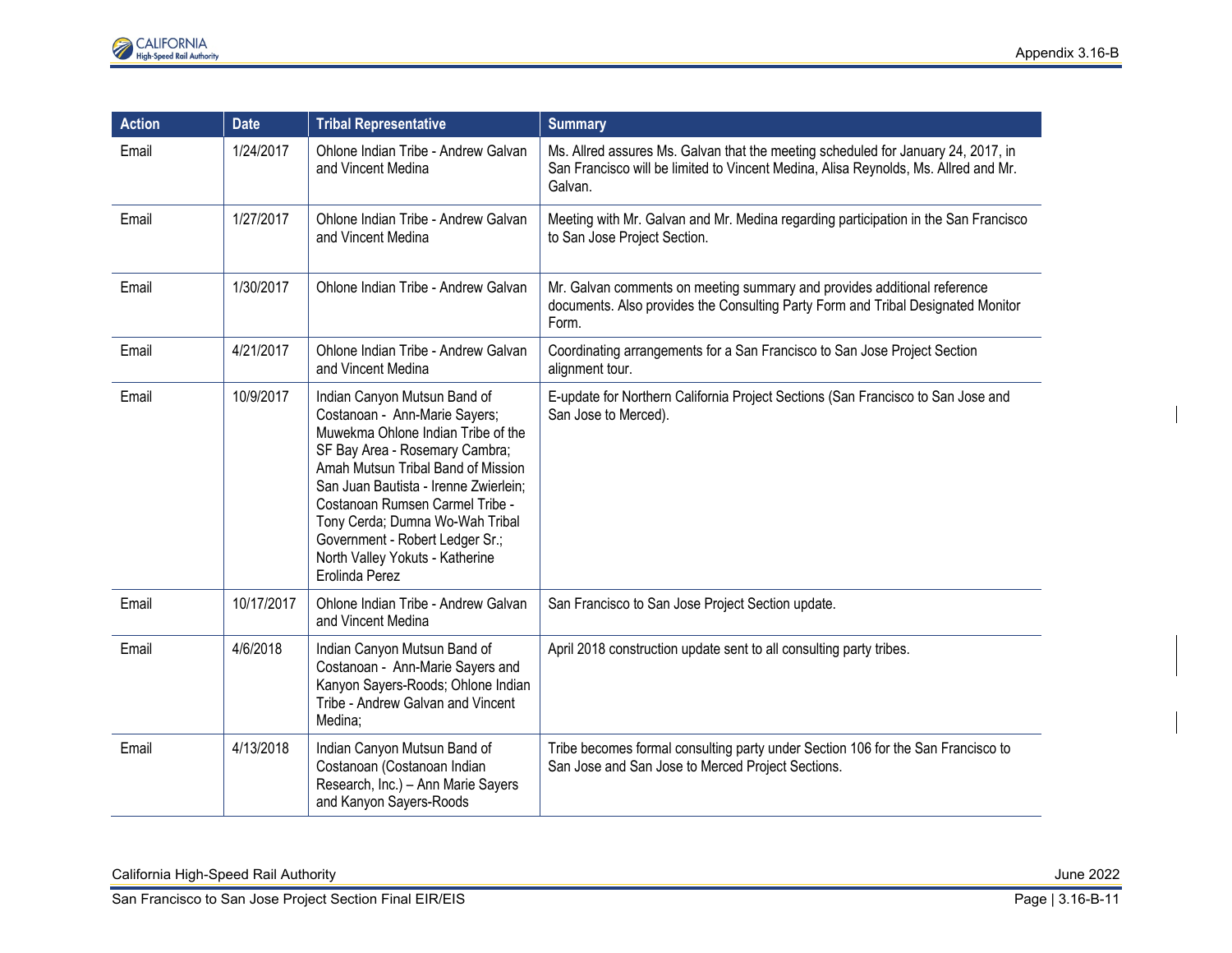

| <b>Action</b>                            | <b>Date</b> | <b>Tribal Representative</b>                                                                                                                                                                                           | <b>Summary</b>                                                                                                                                                                                                                                                                                                                                                                                |
|------------------------------------------|-------------|------------------------------------------------------------------------------------------------------------------------------------------------------------------------------------------------------------------------|-----------------------------------------------------------------------------------------------------------------------------------------------------------------------------------------------------------------------------------------------------------------------------------------------------------------------------------------------------------------------------------------------|
| Email                                    | 5/1/2018    | Indian Canyon Mutsun Band of<br>Costanoan - Ann-Marie Sayers and<br>Kanyon Sayers-Roods                                                                                                                                | Indian Canyon submits Designated Tribal Monitors form.                                                                                                                                                                                                                                                                                                                                        |
| Email                                    | 5/2/2018    | Amah Mutsun Tribal Band - Valentin<br>Lopez; Indian Canyon Mutsun Band<br>of Costanoan - Ann-Marie Sayers;<br>Ohlone Indian Tribe - Andrew Galvan;<br>Indian Canyon Mutsun Band of<br>Costanoan - Kanyon Sayers-Roods; | Emails sent to Northern California, Central Valley, and Southern California Tribal<br>Consulting Parties regarding the FRA notice in the Federal Register soliciting public<br>review and comment on the State of California's application to participate in the<br>Surface Transportation Project Delivery Program (commonly known as NEPA<br>Assignment). Comment period ends June 1, 2018. |
| Email                                    | 6/1/2018    | Indian Canyon Mutsun Band of<br>Costanoan - Kanyon Sayers-Roods                                                                                                                                                        | Ms. Sayers-Roods confirms Indian Canyon's geographic area of interest for<br>consultation under Section 106.                                                                                                                                                                                                                                                                                  |
| Email                                    | 1/11/2019   | Northern Valley Yokuts - Katherine<br>Perez                                                                                                                                                                            | Ms. Perez requested a project status update.                                                                                                                                                                                                                                                                                                                                                  |
| Email                                    | 1/29/2019   | Northern Valley Yokuts - Katherine<br>Perez                                                                                                                                                                            | Ms. Perez received project update and requested additional information.                                                                                                                                                                                                                                                                                                                       |
| Phone Call;<br>Email                     | 2/26/2019   | Northern Valley Yokuts - Katherine<br>Perez                                                                                                                                                                            | Project update provided to tribe and invitation to formally consult.                                                                                                                                                                                                                                                                                                                          |
| Email                                    | 3/21/2019   | Ohlone Indian Tribe - Andrew Galvan<br>and Vincent Medina                                                                                                                                                              | Authority requests to meet with tribe to provide section specific project status update.                                                                                                                                                                                                                                                                                                      |
| Email                                    | 4/3/2019    | Northern Valley Yokuts - Katherine<br>Perez                                                                                                                                                                            | Authority followed-up regarding consulting party forms, coordinated an in-person<br>meeting to provide project status update.                                                                                                                                                                                                                                                                 |
| Letter; Phone<br>Call; Email;<br>Meeting | 4/17/2019   | Ohlone Indian Tribe - Andrew Galvan                                                                                                                                                                                    | Meeting held in San Francisco to discuss the San Francisco to San Jose Project<br>Section. The Draft San Francisco to San Jose Archaeological Survey Report<br>(February 2019) transmitted to tribe for review and comment. No written comments<br>were received on the Archaeological Survey Report.                                                                                         |
| Letter; Email                            | 4/22/2019   | Indian Canyon Mutsun Band of<br>Costanoan - Ann-Marie Sayers and<br>Kanyon Sayers-Roods                                                                                                                                | The San Francisco to San Jose and San Jose to Merced Archaeological Survey<br>Reports sent to tribe for their review and comment.                                                                                                                                                                                                                                                             |
| Phone Call                               | 4/23/2019   | Amah Mutsun Tribal Band of Mission<br>San Juan Bautista - Irenne Zwierlein                                                                                                                                             | Tribe expressed interested in formally becoming a consulting party.                                                                                                                                                                                                                                                                                                                           |
| Letter; Email                            | 4/25/2019   | Amah Mutsun Tribal Band of Mission<br>San Juan Bautista - Irenne Zwierlein                                                                                                                                             | Draft San Francisco to San Jose Archaeological Survey Report (February 2019) sent<br>to tribal consulting party for review and comment. No response was received.                                                                                                                                                                                                                             |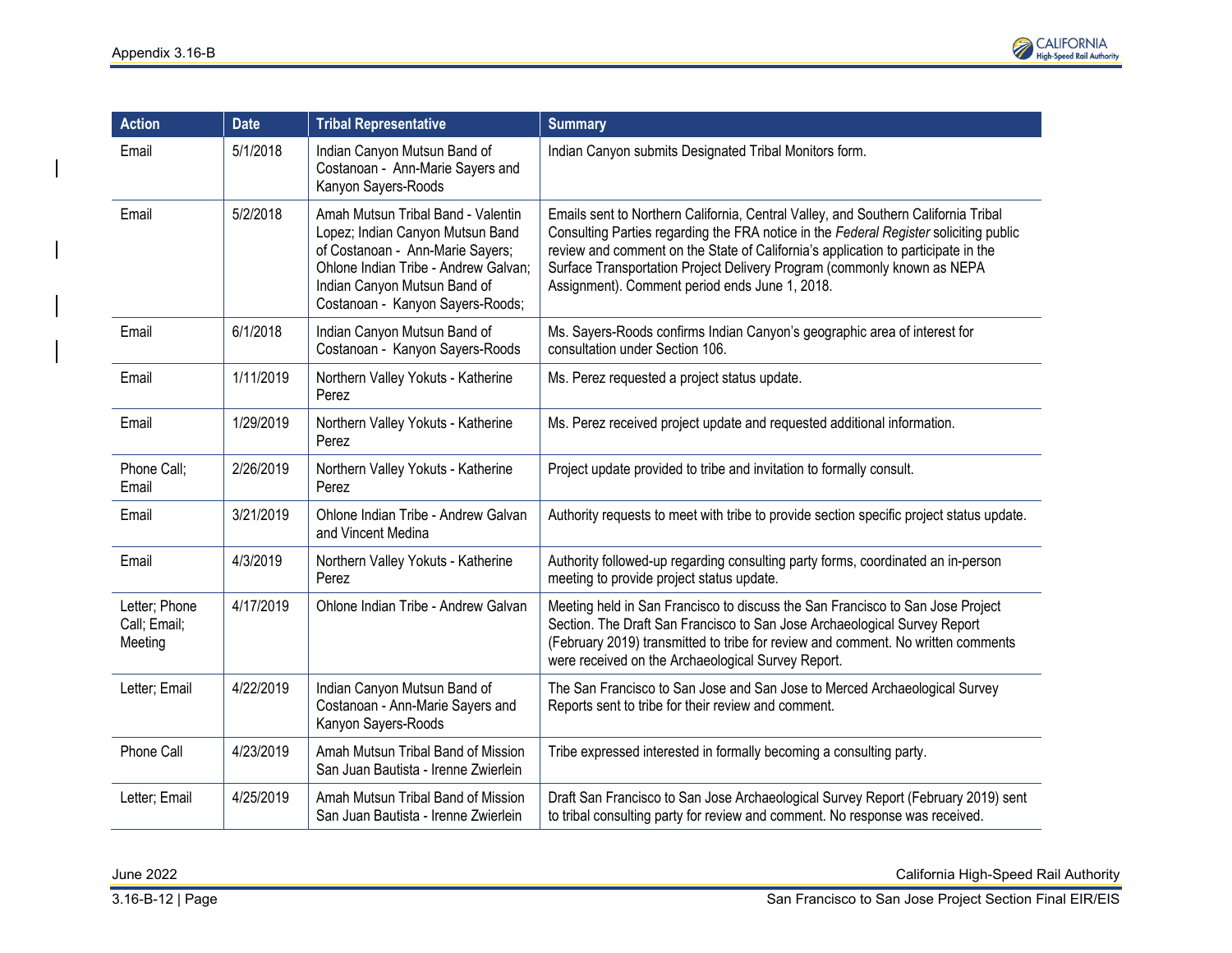| <b>Action</b> | <b>Date</b> | <b>Tribal Representative</b>                                                                                                                                                                                                                                | <b>Summary</b>                                                                                                                                                                                                             |
|---------------|-------------|-------------------------------------------------------------------------------------------------------------------------------------------------------------------------------------------------------------------------------------------------------------|----------------------------------------------------------------------------------------------------------------------------------------------------------------------------------------------------------------------------|
| Email         | 5/2/2019    | Indian Canyon Mutsun Band of<br>Costanoan - Kanyon Sayers-Roods                                                                                                                                                                                             | Tribe updates its Designated Tribal Monitor contact information.                                                                                                                                                           |
| Email         | 5/6/2019    | Ohlone Indian Tribe - Andrew Galvan                                                                                                                                                                                                                         | Reminder for comments on the San Francisco to San Jose Archaeological Survey<br>Report. No written comments were received.                                                                                                 |
| Meeting       | 5/7/2019    | Northern Valley Yokuts - Katherine<br>Perez and Marcos Guerrero,<br>consultant to tribe                                                                                                                                                                     | Authority and tribe met to discuss project and specific project sections of concern to<br>tribe.                                                                                                                           |
| Email         | 5/10/2019   | Northern Valley Yokuts - Katherine<br>Perez                                                                                                                                                                                                                 | Ms. Perez submits comments on the San Jose to Merced Archaeological Survey<br>Report and requests additional agreement documents. Authority responded to<br>comments on 6/18/2019.                                         |
| Letter; Email | 5/17/2019   | Northern Valley Yokuts - Katherine<br>Perez                                                                                                                                                                                                                 | Authority provides Ms. Perez copies of documents as discussed at our meeting on<br>5/7/2019 and per her follow-up request dated 5/10/2019.                                                                                 |
| Email         | 5/28/2019   | Northern Valley Yokuts - Katherine<br>Perez                                                                                                                                                                                                                 | Ms. Perez requests a project schedule and number of monitors currently working.<br>Requests to be included on any calls or emails. Authority responded on 6/3/2019.                                                        |
| Email         | 6/3/2019    | Northern Valley Yokuts - Katherine<br>Perez                                                                                                                                                                                                                 | Authority responds to Kathy Perez's request (received 5/28/2019) regarding schedule<br>and monitoring.                                                                                                                     |
| Email         | 7/3/2019    | Amah Mutsun Tribal Band of Mission<br>San Juan Bautista - Irenne Zwierlein;<br>Indian Canyon Mutsun Band of<br>Costanoan - Ann-Marie Sayers and<br>Kanyon Sayers-Roods; Northern<br>Valley Yokuts - Katherine Perez                                         | Invitation to Community Open Houses for FJ and JM sent by the NorCal public<br>outreach team                                                                                                                               |
| Email         | 7/22/2019   | Amah Mutsun Tribal Band of Mission<br>San Juan Bautista - Irenne Zwierlein;<br>Indian Canyon Mutsun Band of<br>Costanoan - Ann-Marie Sayers and<br>Kanyon Sayers-Roods; Northern<br>Valley Yokuts - Katherine Perez;<br>Ohlone Indian Tribe - Andrew Galvan | Invitation to FJ and JM Community Open Houses. Meeting to be held in Gilroy was<br>rescheduled.                                                                                                                            |
| Email         | 8/1/2019    | Amah Mutsun Tribal Band of Mission<br>San Juan Bautista - Irenne Zwierlein;<br>Indian Canyon Mutsun Band of<br>Costanoan - Ann-Marie Sayers and                                                                                                             | Notification to Tribes of Authority's participation in FRA's NEPA Assignment Program.<br>On July 23, 2019 Governor Newsom signed and made effective the final MOU (no<br>responses from tribes consulting on FJ received). |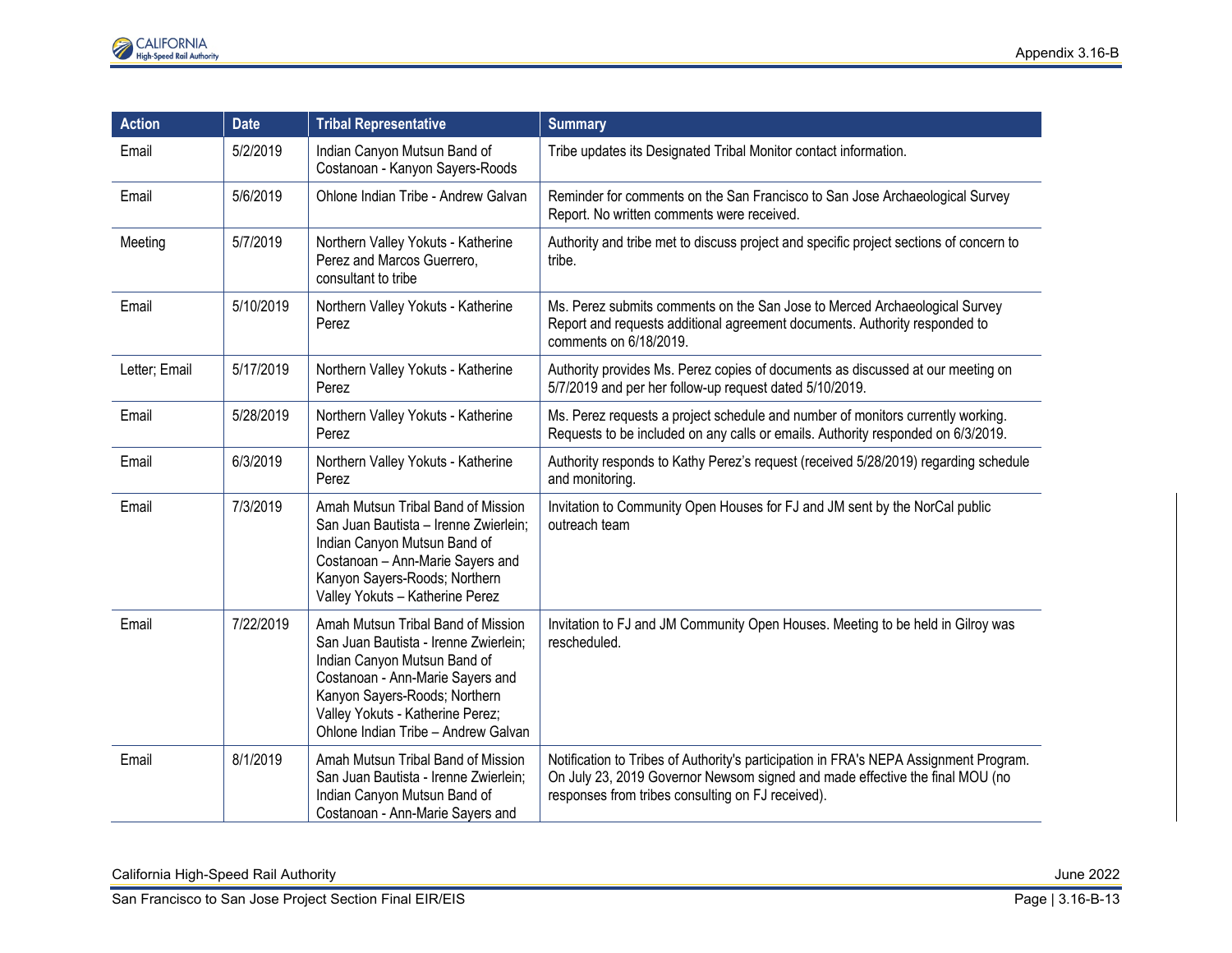

| <b>Action</b> | <b>Date</b> | <b>Tribal Representative</b>                                                                                                                                                                                                                                | <b>Summary</b>                                                                                                                                                                                                               |
|---------------|-------------|-------------------------------------------------------------------------------------------------------------------------------------------------------------------------------------------------------------------------------------------------------------|------------------------------------------------------------------------------------------------------------------------------------------------------------------------------------------------------------------------------|
|               |             | Kanyon Sayers-Roods; Ohlone Indian<br>Tribe - Andrew Galvan                                                                                                                                                                                                 |                                                                                                                                                                                                                              |
| Email         | 8/2/2019    | Amah Mutsun Tribal Band of Mission<br>San Juan Bautista - Irenne Zwierlein;<br>Indian Canyon Mutsun Band of<br>Costanoan - Ann-Marie Sayers and<br>Kanyon Sayers-Roods; Northern<br>Valley Yokuts - Katherine Perez;<br>Ohlone Indian Tribe - Andrew Galvan | Final FJ ASR transmitted to tribal consulting parties. No comments were received.<br>SHPO concurred with findings on 8/27/2019.                                                                                              |
| Email         | 2/20/2020   | North Valley Yokuts Tribe - Katherine<br>Perez                                                                                                                                                                                                              | Ms. Perez asked a question about HR 5805, proposed legislation "HSR Corridor"<br>Development Act of 2020", HSR responds on 2/21/2020 that this legislation is<br>proposed and no new funding for FJ or JM has been received. |
| Email         | 4/3/2020    | Amah Mutsun Tribal Band of Mission<br>San Juan Bautista - Irenne Zwierlein;<br>Indian Canyon Mutsun Band of<br>Costanoan - Ann-Marie Sayers and<br>Kanyon Sayers-Roods; Northern<br>Valley Yokuts - Katherine Perez;<br>Ohlone Indian Tribe - Andrew Galvan | FJ FOE for review and comment. Mr. Galvan responded with question, Authority<br>responded on 4/6/2020. No other comments were received.                                                                                      |
| Email         | 7/13/2020   | Amah Mutsun Tribal Band of Mission<br>San Juan Bautista - Irenne Zwierlein;<br>Indian Canyon Mutsun Band of<br>Costanoan - Ann-Marie Sayers and<br>Kanyon Sayers-Roods; Northern<br>Valley Yokuts - Katherine Perez;<br>Ohlone Indian Tribe - Andrew Galvan | Information about how to comment on the draft FJ EIR/EIS sent to Tribal Consulting<br>Parties.                                                                                                                               |
| Email         | 7/22/2020   | Amah Mutsun Tribal Band of Mission<br>San Juan Bautista - Irenne Zwierlein                                                                                                                                                                                  | Irenne Zwierlein comments on the draft FJ EIR/EIS:                                                                                                                                                                           |
| Email; Letter | 3/25/2021   | Tamien Nation of the Greater Santa<br>Clara County - Quirina Luna Geary<br>and Johnathan Costillas                                                                                                                                                          | Tamien Nation sends request for notification of projects under AB 52.                                                                                                                                                        |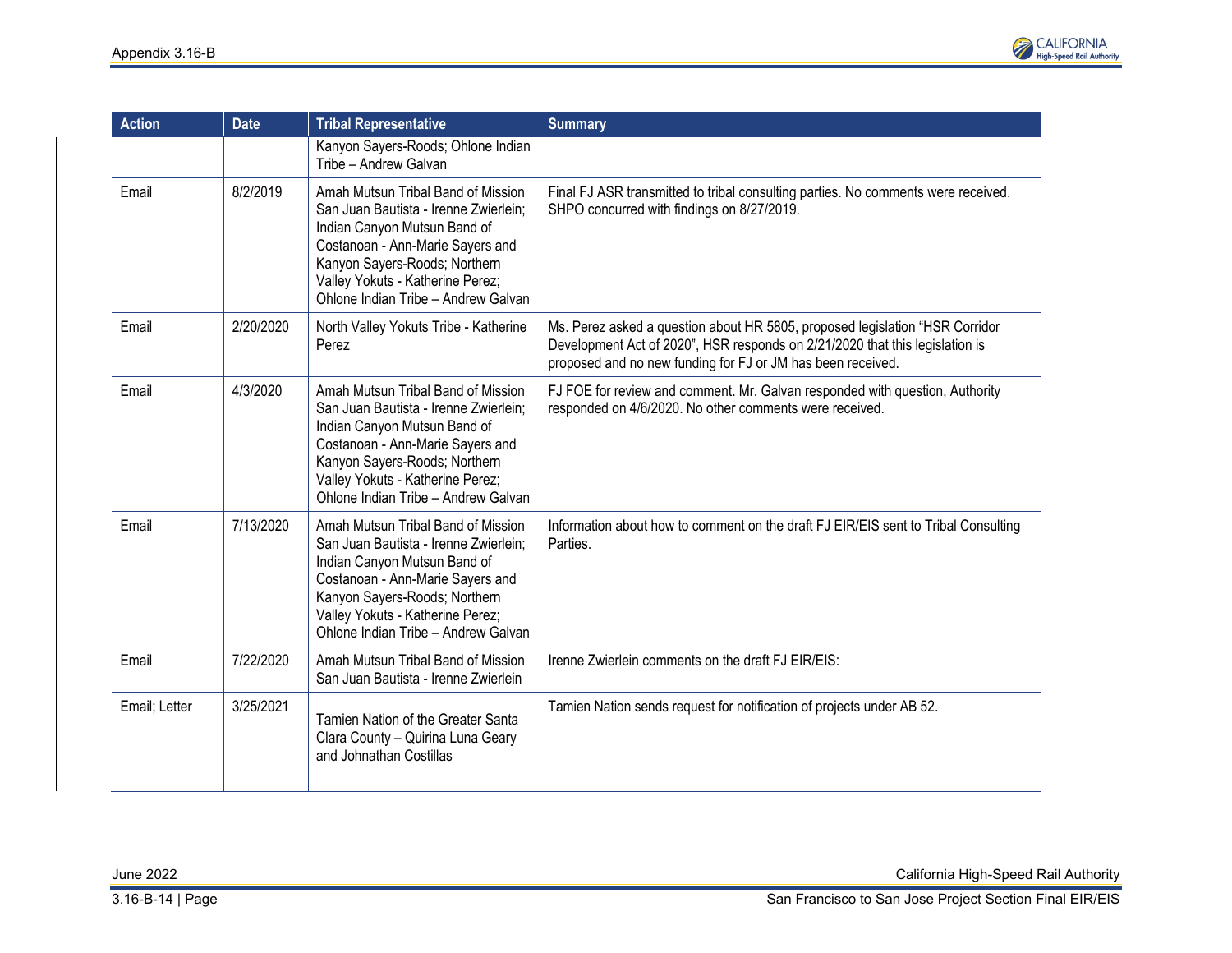| <b>Action</b> | <b>Date</b> | <b>Tribal Representative</b>                                                                                                                                                                                                                                                                                                               | <b>Summary</b>                                                                                                                                                   |
|---------------|-------------|--------------------------------------------------------------------------------------------------------------------------------------------------------------------------------------------------------------------------------------------------------------------------------------------------------------------------------------------|------------------------------------------------------------------------------------------------------------------------------------------------------------------|
| Email; Letter | 3/26/2021   | Tamien Nation of the Greater Santa<br>Clara County - Quirina Luna Geary                                                                                                                                                                                                                                                                    | Tribe confirms interest in consulting on HSR project under Section 106 for FJ and JM<br>project sections.                                                        |
| Meeting       | 3/29/2021   | Tamien Nation of the Greater Santa<br>Clara County - Quirina Luna Geary<br>and Johnathan Costillas                                                                                                                                                                                                                                         | Telemeeting with Tamien Nation discussed HSR project, FJ and JM project<br>schedules. Tribe re-confirms request to consult. ASRs sent to them for their records. |
| Email         | 4/12/2021   | Tamien Nation of the Greater Santa<br>Clara County - Quirina Luna Geary                                                                                                                                                                                                                                                                    | Transmittal of the JM and JF FOEs for Tamien Nation's reference.                                                                                                 |
| Email         | 10/15/2021  | Amah Mutsun Tribal Band of Mission<br>San Juan Bautista - Irenne Zwierlein;<br>Indian Canyon Mutsun Band of<br>Costanoan - Ann-Marie Sayers and<br>Kanyon Sayers-Roods; Northern<br>Valley Yokuts - Katherine Perez;<br>Ohlone Indian Tribe - Andrew<br>Galvan; Tamien Nation of the Greater<br>Santa Clara County - Quirina Luna<br>Geary | Draft FJ MOA and ATP sent to tribal consulting parties for review and comment. No<br>comments from tribes received.                                              |
| Email         | 11/4/2021   | Amah Mutsun Tribal Band of Mission<br>San Juan Bautista - Irenne Zwierlein;<br>Indian Canyon Mutsun Band of<br>Costanoan - Ann-Marie Sayers and<br>Kanyon Sayers-Roods; Northern<br>Valley Yokuts - Katherine Perez;<br>Ohlone Indian Tribe - Andrew<br>Galvan; Tamien Nation of the Greater<br>Santa Clara County - Quirina Luna<br>Geary | Reminder for request for comments on the FJ MOA and ATP, no comments from<br>tribes received.                                                                    |

AB = Assembly Bill

ACHP = Advisory Council on Historic Preservation

Authority = California High-Speed Rail Authority

CalSTA = California State Transportation Agency

Caltrans = California Department of Transportation

CEQA = California Environmental Quality Act

EIR = environmental impact report

FRA = Federal Railroad Administration

HSR = high-speed rail

NAAC = Native American Advisory Committee